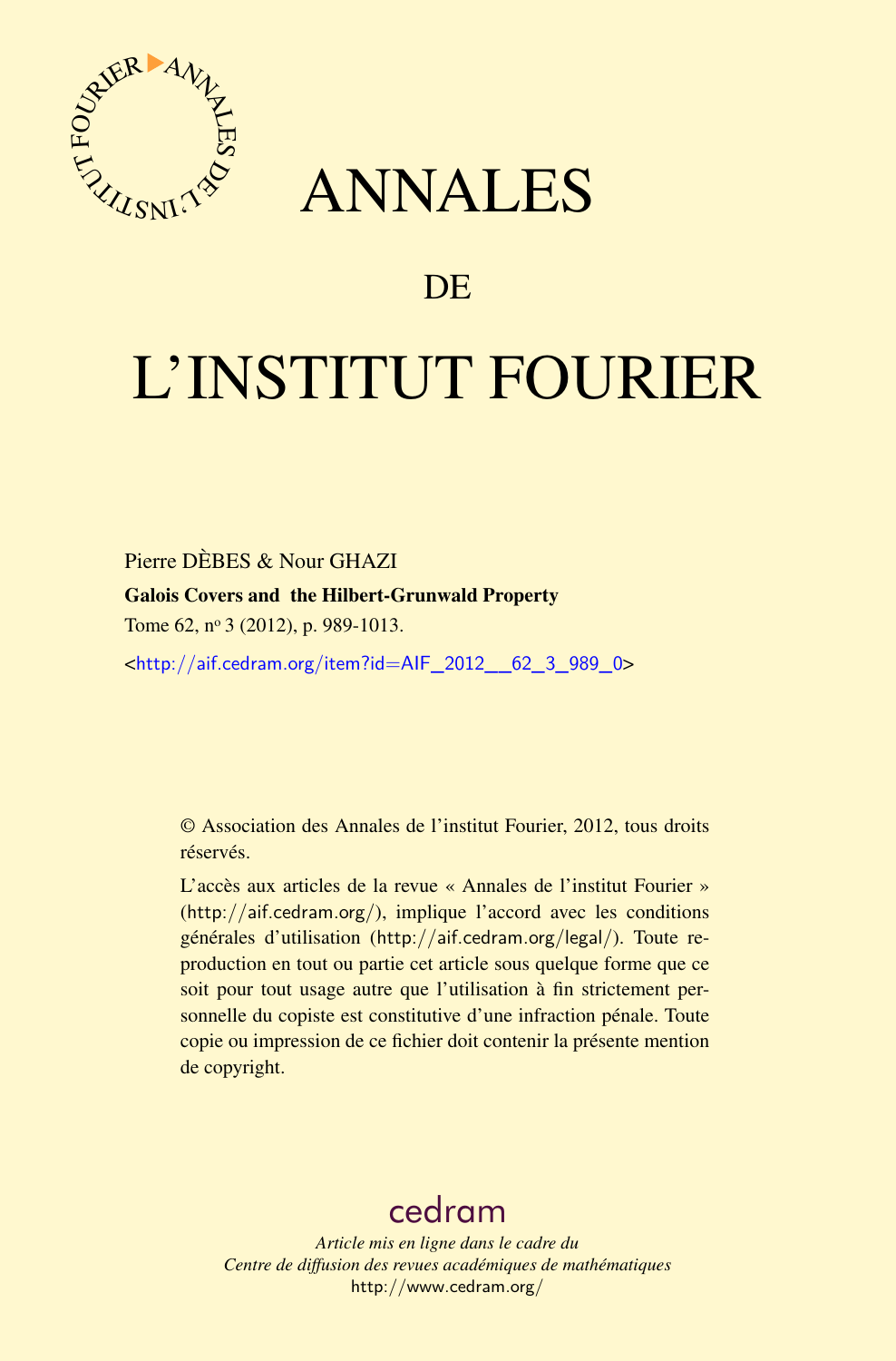### GALOIS COVERS AND THE HILBERT-GRUNWALD PROPERTY

#### **by Pierre DÈBES & Nour GHAZI**

ABSTRACT. — Our main result combines three topics: it contains a Grunwald-Wang type conclusion, a version of Hilbert's irreducibility theorem and a *p*-adic form à la Harbater, but with good reduction, of the Regular Inverse Galois Problem. As a consequence we obtain a statement that questions the RIGP over Q. The general strategy is to study and exploit the good reduction of certain twisted models of the covers and of the associated moduli spaces.

Résumé. — Notre résultat principal mêle plusieurs thèmes : il contient une conclusion de type Grunwald-Wang, une version du théorème d'irréductibilité de Hilbert et une forme *p*-adique à la Harbater, mais avec bonne réduction, du problème inverse de Galois sous sa forme régulière (RIGP). Nous en déduisons un énoncé qui pose de nouvelles questions sur le RIGP sur Q. La stratégie générale est d'étudier et d'exploiter la bonne réduction de certains modèles tordus de revêtements et des espaces de modules associés.

#### **1. Introduction**

#### **1.1. The Grunwald problem**

Given a field *K*, a finite set *S* of independent non-trivial discrete valuations of  $K$  and a finite group  $G$ , a natural question, which we call the  $Grun$ wald problem, is whether there exist Galois extensions *E/K* with group *G* which have prescribed *v*-completions  $E_v/K_v$  ( $v \in S$ ). More precisely, given some homomorphisms<sup>(1)</sup>  $\varphi_v$ :  $G_{K_v} \to G$  ( $v \in S$ ), with  $G_{K_v}$  the absolute Galois group of  $K_v$ , does there exist an epimorphism  $\varphi : G_K \to G$  which, composed with the restriction maps  $G_{K_v} \to G_K$ , yields the local maps  $\varphi_v$ ?

Keywords: Inverse Galois theory, Grunwald's problem, Hilbert's irreducibility theorem, algebraic covers, local and global fields, Hurwitz spaces.

Math. classification: 14H30, 11R32, 12F12, 12E25, 14Gxx, 14Dxx, 14H10.

 $(1)$  All profinite group homomorphisms are tacitly assumed to be continuous.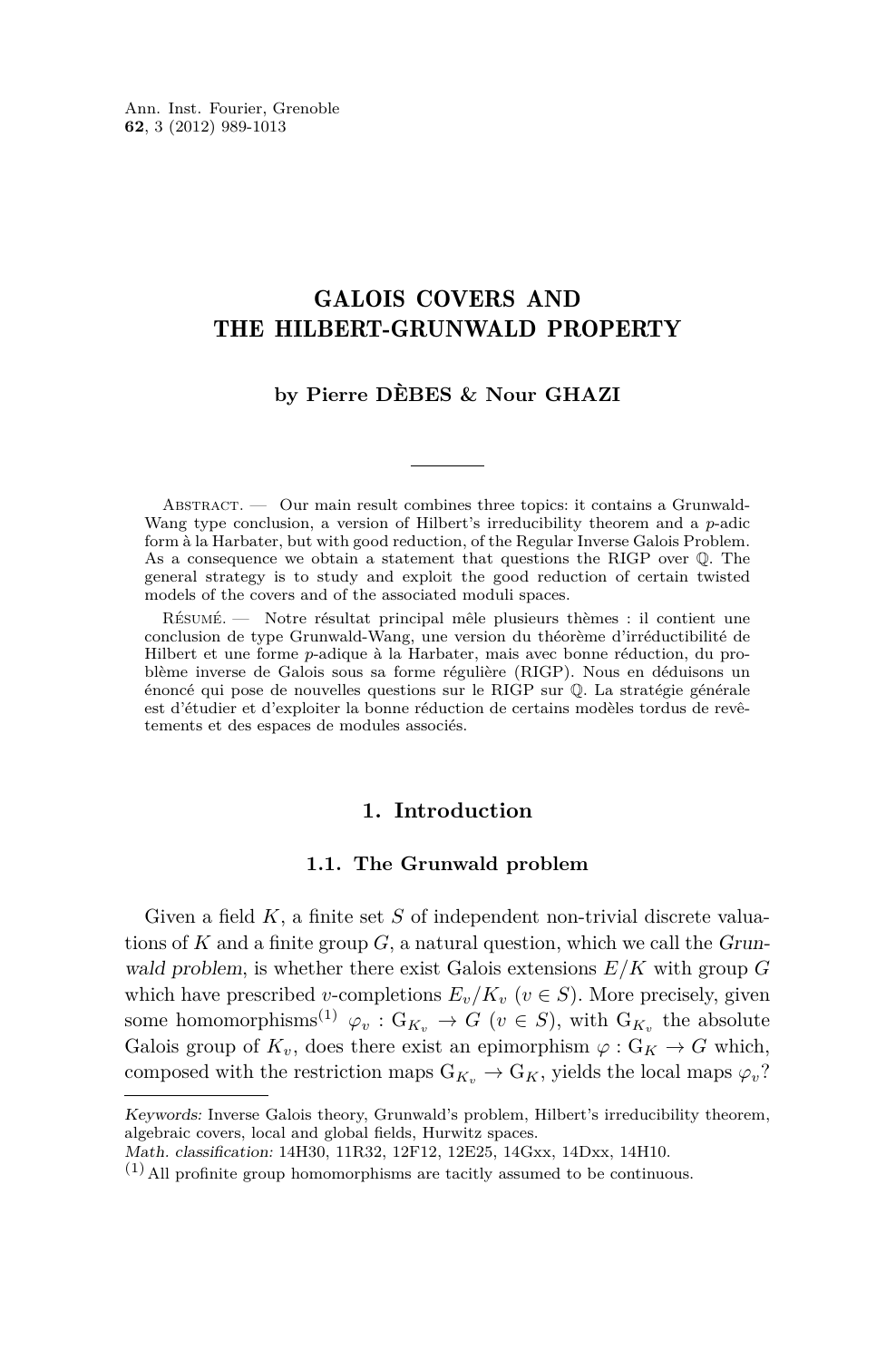<span id="page-2-0"></span>When *K* is a number field, the answer is known to be positive in the following cases: when *G* is cyclic of odd order (Grunwald with a correction of Wang, see [\[34,](#page-25-0) (9.2.8)]), and when *G* is solvable of order prime to the number of roots of 1 in  $K$  (Neukirch [\[33\]](#page-25-0), [\[34,](#page-25-0)  $(9.5.5)$ ]). More specifically, in these cases, the following Grunwald map

$$
\mathrm{Gr}_{K,S} : \mathrm{Epi}(G_K, G) \to \prod_{v \in S} \mathrm{Hom}(\mathrm{G}_{K_v}, G)^{\equiv}
$$

is surjective for every finite set *S* of finite places; here  $\text{Epi}(G_K, G)$  denotes the set of all epimorphisms from  $G_K$  to *G* and the superscript  $\equiv$  in  $Hom(G_{K_v}, G)$ <sup> $\equiv$ </sup> means that homomorphisms are considered up to conjugation by an element of *G* (depending on *v*).

DEFINITION 1.1. — Elements  $\underline{\varphi} = (\varphi_v : G_{K_v} \to G)_{v \in S}$  of  $\prod_{v \in S}$  Hom  $(G_{K_v}, G)^{\equiv}$  are called Grunwald problems. Given a finite Galois extension *L/K* totally split in  $K_v$  for each  $v \in S$ , we say that  $\varphi \in \text{Epi}(G_L, G)$  is an *L*-solution to the Grunwald problem  $\varphi$  if  $\text{Gr}_{L,S}(\varphi) = \varphi$ . The Grunwald problem  $\varphi$  is said to be unramified if  $Gal(\overline{K_v}/K_v^{\text{ur}}) \subset \text{ker}(\varphi_v)$  ( $v \in S$ ).

*K*-solutions are of primary interest. Scalar extension to fields *L* as in definition 1.1 is however a natural operation; it does not change the Grunwald problem to solve.

The general question we address is whether solutions to some Grunwald problem can be found among the specializations of some Galois G-cover  $f: X \to \mathbb{P}^1$ . For every point  $t_0 \in \mathbb{P}^1(K)$  not a branch point, what we call the specialization of  $f$  at  $t_0$  is the residue field, denoted by  $K(X)_{t_0}$ , of some point in *X* above  $t_0$ ; viewed as an homomorphism  $G_K \to G$ , it is the action of  $G_K$  on the fiber  $f^{-1}(t_0)$  (see § [2.1\)](#page-9-0).

#### **1.2. Main theorems**

As above, let *K* be a field, *S* be a set of independent non-trivial discrete valuations of  $K$  and  $G$  be a finite group. For each place  $v$ , denote the valuation ring of  $K_v$  by  $\mathcal{O}_v$ , the valuation ideal by  $\mathfrak{p}_v$ , the order of the residue field of  $K_v$  by  $q_v$  and its characteristic by  $p_v$ .

The constant  $c(|G|, r)$  that appears in Theorem 1.2 below only depends on the order of *G* and the branch point number *r* of the cover involved; it is explicitly defined in § [3.1.](#page-16-0)

THEOREM 1.2. — Assume that *K* is a number field, that  $p_v / |G|$  and  $q_v \geq c(|G|, r)$  ( $v \in S$ ). Let  $f: X \to \mathbb{P}^1$  be a G-cover of group *G* and *r*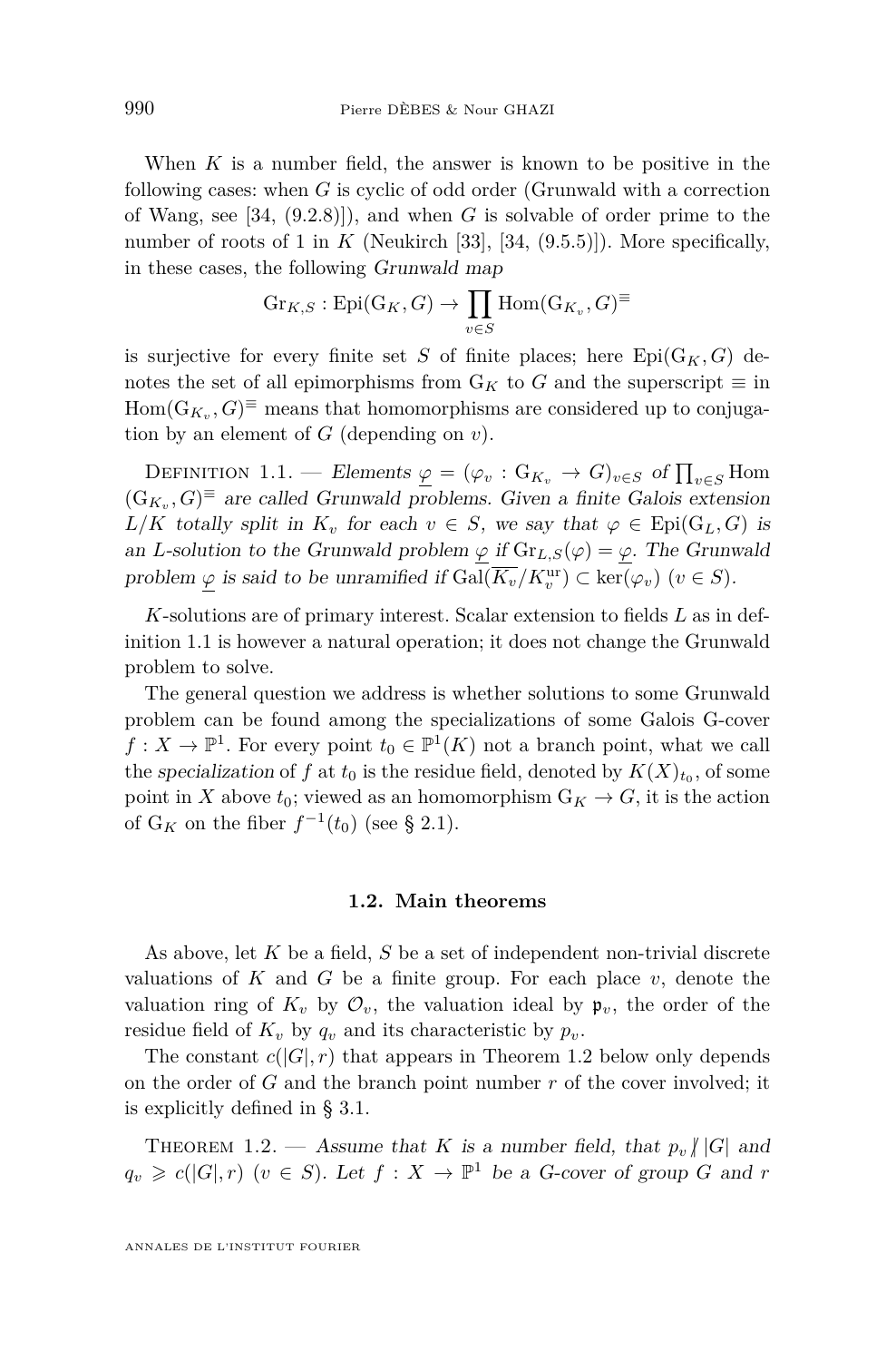<span id="page-3-0"></span>branch points, defined over *K* and satisfying the following good reduction condition:

(good-red) for each  $v \in S$ , the branch divisor  $\mathbf{t} = \{t_1, \ldots, t_r\}$  is étale and there is no vertical ramification in the cover  $f$  at  $v^{(2)}$ .

Then *f* has the following Hilbert-Grunwald specialization property:

(HGr-spec) For each unramified Grunwald problem  $(\varphi_v : G_{K_v} \to G)_{v \in S}$ , there exist specializations of *f* at points  $t_0 \in \mathbb{A}^1(K) \setminus t$  that are *K*-solution to it. More precisely the set of all such  $t_0$  contains a set  $\mathbb{A}^1(K) \cap \prod_{v \in S \cup S_0} U_v$ where each  $U_v \subset \mathbb{A}^1(\mathcal{O}_v)$  is a coset of  $\mathcal{O}_v$  modulo  $\mathfrak{p}_v$  and  $S_0$  is a finite set of finite places  $v \notin S$  which can be chosen depending only on f.

The constant  $c(G)$  that appears in Theorem 1.3 below depends only on the group  $G$ ; it is explicitly defined in § [5.](#page-21-0)

THEOREM 1.3. — Assume that *K* is a number field,  $p_v \nmid 6|G|$  and  $q_v \geq$  $c(G)$  ( $v \in S$ ). Then there exist a Galois extension  $L/K$  totally split in  $K_v$  ( $v \in S$ ) and a *G*-cover  $f: X \to \mathbb{P}^1$  of group *G*, defined over *L* that satisfies the good reduction condition (good-red) and the Hilbert-Grunwald specialization property (HGr-spec) with *K* replaced by *L*.

ADDENDUM 1.4.  $-$  (a) We will prove a more general version of Theo-rem [1.2](#page-2-0) with  $\mathbb{P}^1$  replaced by a higher dimensional variety *B* and *K* by the quotient field of some Dedekind domain (Theorem [3.2\)](#page-18-0). Further applications, notably to the situations *K* is PAC or is finite or is a function field  $\kappa(x)$ , are discussed in [\[11\]](#page-24-0).

(b) The G-cover  $f: X \to \mathbb{P}^1$  of Theorem 1.3 depends on the set *S*. We will however be able to fix in our construction the branch point number *r* and the ramification type  $C^{(3)}$ . That is, the corresponding points on the moduli spaces will lie on the same Hurwitz space  $H_r(G, \mathbf{C})$ ; they will

 $(2)$  Specifically,  $\mathbf{t} = \{t_1, \ldots, t_r\}$  étale means that no two  $\overline{K}$ -points  $t_i, t_j \in \overline{K} \cup \{\infty\}$ *coalesce* at *v*, and coalescing at *v* that  $|t_i|_{\overline{v}} \leq 1$ ,  $|t_j|_{\overline{v}} \leq 1$  and  $|t_i - t_j|_{\overline{v}} < 1$ , or else  $|t_i|_{\overline{v}} \geqslant 1$ ,  $|t_j|_{\overline{v}} \geqslant 1$  and  $|t_i^{-1} - t_j^{-1}|_{\overline{v}} < 1$ , where  $\overline{v}$  is any prolongation of  $v$  to  $\overline{K}$ . For more on non vertical ramification, see addendum 1.4 (c) and § [2.3.](#page-11-0) (good-red) is indeed a good reduction criterion: if **t** is étale and  $p_v / |G|$ , *f* acquires good reduction at *v* after some finite scalar extension  $L/K$  [\[21\]](#page-24-0); under the extra non-vertical ramification assumption, one can take  $L = K$ ; see § [2.4.3](#page-13-0) and § [2.4.4.](#page-13-0)

 $(3)$  Recall that the ramification type, also called inertia canonical invariant, is the collection of conjugacy classes in *G* of the distinguished generators of the inertia groups above the branch points, i.e., those which map to  $\exp(2i\pi/e)$  through the canonical isomorphism between inertia groups and groups of *e*-th roots of 1; the integer *e* is the corresponding ramification index. See e.g., [\[6\]](#page-23-0) or [\[7\]](#page-23-0).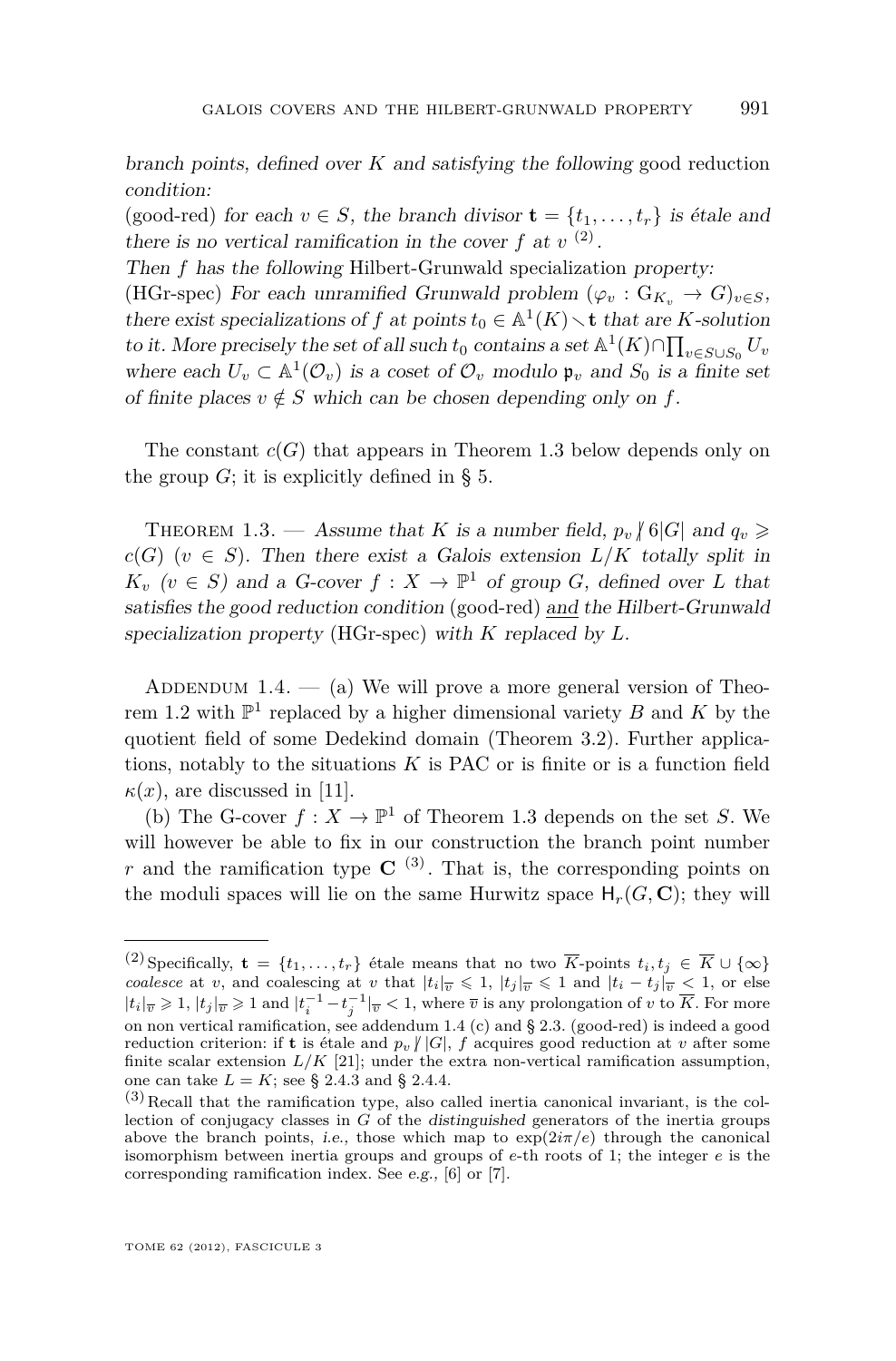more precisely be on some Harbater-Mumford component  $HM \subset H_r(G, \mathbb{C})$ defined over  $K [19] [10]^{(4)}$  $K [19] [10]^{(4)}$  $K [19] [10]^{(4)}$  $K [19] [10]^{(4)}$  $K [19] [10]^{(4)}$ .

(c) Non-vertical ramification (precisely defined in § [2.3\)](#page-11-0) is automatic in (good-red) if the group *G* is of trivial center (under assumption "**t** étale and  $p_v / |G|^v$ . This is shown in [\[2\]](#page-23-0) and will be used in the proof of Theorem [1.3](#page-3-0) (§ [5\)](#page-21-0). Another practical test for non-vertical ramification is this: for each  $v \in S$ , if an affine equation  $P(t, y) = 0$  of *X* is given with *t* corresponding to f and P monic in *y* with integral coefficients (relative to *v*), then *v* is unramified in *f* if the discriminant  $\Delta(t)$  of *P* with respect to *y* is non-zero modulo the valuation ideal of *v*.

Theorems [1.2](#page-2-0) and [1.3](#page-3-0) relate to several classical topics: Hilbert's irreducibility theorem — Galois covers of  $\mathbb{P}^1$  over  $\mathbb Q$  (or some number field K) have specializations that preserve the Galois group — the Grunwald-Wang theorem — these specializations can also have some local unramified behaviour prescribed at any finitely many suitably large primes — and the Regular Inverse Galois Problem — a cover with these properties does exist, maybe not defined over  $\mathbb Q$  but over some number field *L* totally split in  $\mathbb Q_p$ for each of the same primes *p*. We elaborate below on this triple aspect.

#### **1.3. The Grunwald-Wang theorem and the RIGP**

As an immediate consequence of Theorem [1.3,](#page-3-0) we obtain this Grunwald-Wang type conclusion: with notation as in § [1.2,](#page-2-0) if  $p_v / 6|G|$  and  $q_v \geq c(G)$  $(v \in S)$ , then every unramified Grunwald problem  $\varphi = (\varphi_v : G_{K_v} \to G)_{v \in S}$ has a solution over some Galois extension  $L/K$  totally split in  $K_v$  ( $v \in S$ ).

Furthermore one can take  $L = K$  for an interesting class of groups. Assume indeed that *G* is a regular Galois group over *K*, that is, can be realized as the Galois group of some  $K$ -G-cover  $f: X \to \mathbb{P}^1$ ; this is conjecturally true for all groups (the RIGP) and known for many. Taking  $p_v \gg 1$ guarantees condition (good-red). Thus, from Theorem [1.2,](#page-2-0) the one cover *f* can be used to solve over *K* all unramified Grunwald problems  $\varphi$  with  $p_v \gg 1$ . We obtain the following, where  $Hom_{ur}(G_{K_v}, G)$  denotes the subset of  $\text{Hom}(G_{K_v}, G)$  of all unramified homomorphisms.

<sup>&</sup>lt;sup>(4)</sup> Deformation or patching techniques used in that paper then show that  $HM(K_v) \neq \emptyset$ for all places *v* of *K* (as in [\[15\]](#page-24-0)). This yields realizations over all corresponding  $K_v$ s of the group *G* and the ramification type **C**. These however have bad reduction and cannot be guaranteed to satisfy condition (HGr-spec).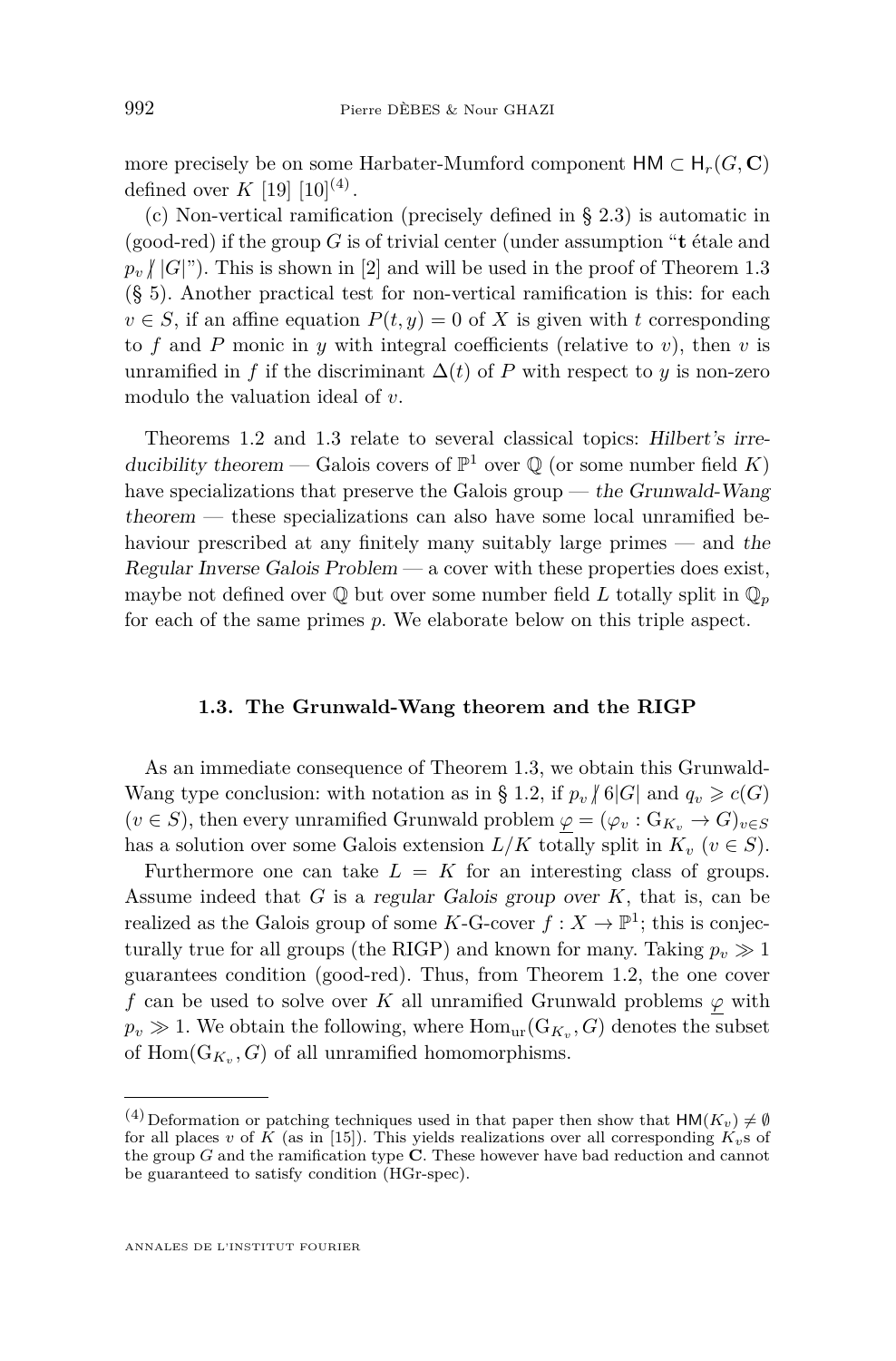<span id="page-5-0"></span>Corollary 1.5. — Every regular Galois group *G* over *K* has the following unramified Grunwald property: for all finite sets *S* of finite places *v* of *K* with  $p_v \gg_G 1$  ( $v \in S$ ),

(Gr-ur) the set  $\prod_{v \in S}$  Hom<sub>ur</sub>(G<sub>*K<sub>v</sub></sub>*, *G*)<sup> $\equiv$ </sup> is in the image of the Grunwald</sub>  $map \text{ Gr}_{K,S}:$   $\text{Epi}(G_K, G) \to \prod_{v \in S} \text{Hom}(G_{K_v}, G)^{\equiv}.$ 

Equivalently, condition (Gr-ur), which only depends on *G* and *K*, is a necessary condition (possibly vacuous) for *G* to be a regular Galois group over *K*. Corollary 1.5 can be compared to Saltmann's result that existence of some generic extension for *G* over *K* (which is stronger than being a regular Galois group over  $K$ ) implies the full surjectivity of the Grunwald map Gr*K,S* [\[37,](#page-25-0) theorem 5.8]. Recall Saltmann used Wang's counter-example to Grunwald's theorem — condition (Gr-ur) does not hold for  $K = \mathbb{Q}$ ,  $S = \{2\}, G = \mathbb{Z}/8\mathbb{Z}$  — to show that there can be no generic extension for Z*/*8Z over Q and consequently that the Noether program does not work in general [\[37,](#page-25-0) theorem 5.11].

Corollary 1.6 below and the more general corollary [4.1](#page-19-0) (both proven in § [4\)](#page-19-0) provide even stronger obstructions (though still possibly vacuous) to the Regular Inverse Galois Problem. Given a Galois extension *E/*Q, let  $\pi_{\text{nts}}^E(x)$  denote the number of primes  $p \leq x$  that are <u>not</u> totally split or are ramified in  $E/\mathbb{Q}$ . From the Čebotarev density theorem we have

$$
\pi_{\text{nts}}^E(x) \sim_E \left(1 - \frac{1}{|G|}\right) \frac{x}{\log x} \text{ (when } x \to \infty\text{)}.
$$

COROLLARY  $1.6.$  — Let *G* be a finite group. Assume there exist two functions  $\ell(x)$  and  $m(x)$  tending to  $\infty$  with x such that the following holds: if  $E/\mathbb{Q}$  is a Galois extension of group *G* and discriminant  $d_E$ ,

(\*) 
$$
\pi_{\text{nts}}^E(x) \geqslant m(x) \quad \text{if } \log |d_E| \leqslant x\ell(x).
$$

Then *G* is not a regular Galois group over Q.

The Čebotarev theorem has the following effective version, proved by Lagarias and Odlyzko ([\[29\]](#page-24-0); see also [\[38,](#page-25-0) § 2.2]): if  $\pi(x)$  denotes the number of primes  $\leqslant x$ , then

$$
(**) \qquad \pi_{\rm nts}^E(x) \ge \pi(x) - \frac{2}{|G|} \frac{x}{\log x} \quad \text{if } \beta |G| \log^2 |d_E| \le \log x
$$

for some absolute constant  $\beta$ . Thus condition  $(*)$  holds for all finite groups  $G$  if  $\log |d_E| \leqslant x\ell(x)$  is replaced by  $\beta |G| \log^2 |d_E| \leqslant \log x$  (or by  $\beta |G| \log |d_E|$  $\leq \sqrt{x}/\log x$  under GRH). Producing a single group satisfying the exact  $\leq \sqrt{x}/\log x$  under GRH). Producing a single group satisfying the exact condition (\*) would disprove the RIGP.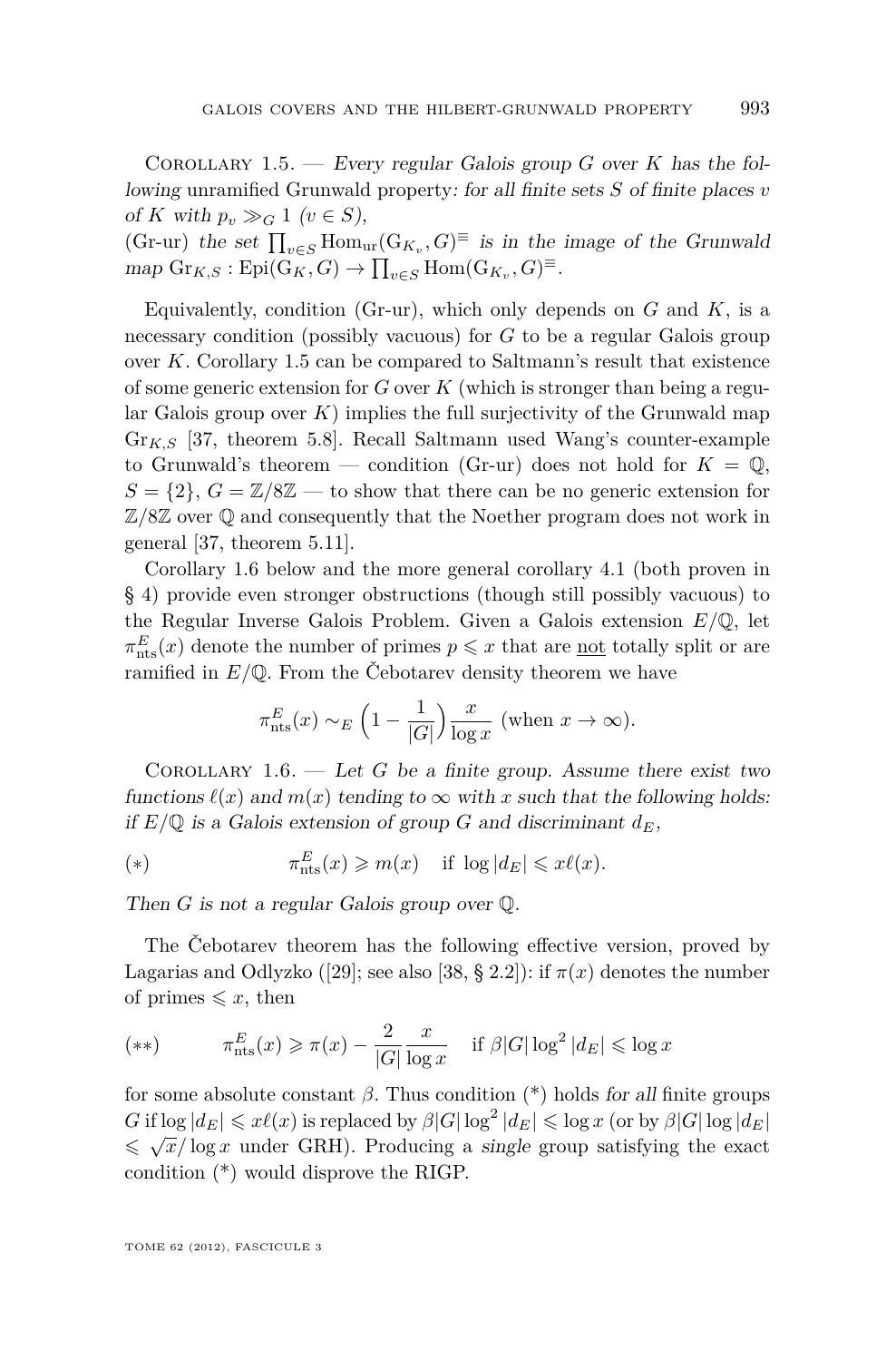Classical methods for establishing such analytic estimates as (\*\*) depend on the possiblity of finding appropriate zero-free regions for Hecke L-functions. It would be interesting to investigate to what extent the Galois structure can be taken advantage of to improve these estimates for some specific groups. The difference between  $(*)$  and  $(**)$  is essentially a "log" in the condition on  $d_E$ . We note that a "log" can be gained in a related problem: concerning the least prime ideal in the Čebotarev density theorem (instead of the number of primes), Linnick's theorem shows that difference between the general estimate and that of the specific situation of Dirichlet's theorem (see [\[28\]](#page-24-0)).

Remark 1.7. — We have considered the totally split behaviour for simplicity of exposition. Similar conclusions hold for any possible local be-haviour. See corollary [4.1](#page-19-0) which is a more general and fully effective version of the above results. Also note that for groups *G* that are known to be regular Galois groups over Q, corollary [4.1](#page-19-0) can be used positively to produce Galois extensions  $E_x/\mathbb{Q}$  of groups G that are totally split at almost all primes  $\leq x$  and for which an upper bound for  $d_{E_x}$  that compares to the Lagarias-Odlyzko bound can be given.

#### **1.4. The RIGP over** *p***-adic fields**

Conclusion of Theorem [1.3](#page-3-0) implies that the G-cover  $f: X \to \mathbb{P}^1$  is defined over the field *K*tot*<sup>S</sup>* of all totally *S*-adic algebraic numbers (that is, all numbers  $x \in \overline{K}$  such that *K*-conjugates of *x* are in  $K_v$  for each  $v \in S$ ). Existence of a realizing  $K^{\text{tot}S}$ -G-cover, for any group *G*, is a classical application of the so-called patching methods [\[26\]](#page-24-0), [\[3\]](#page-23-0), [\[36\]](#page-25-0). However these methods lead by essence to covers with bad reduction. Here, as the cover  $f: X \to \mathbb{P}^1$  also satisfies (good-red) and  $p_v \nmid |G|$ , we obtain:

COROLLARY 1.8. — Given  $K, S, G$  as before, assume as in Theorem [1.3](#page-3-0) that  $p_v \nmid 6|G|$  and  $q_v \geq c(G)$  ( $v \in S$ ). Then there exists a G-cover  $f: X \to Y$  $\mathbb{P}^1$  of group *G* defined over  $K^{\text{tot}S}$  and with good reduction at every place  $v \in S$  (including no vertical ramification).

Consequently, for the same places *v*, *G* is a regular Galois group over the finite fields  $\mathbb{F}_{q_v}$ . That each finite group is a regular Galois group over all big enough fields  $\mathbb{F}_q$  was proved in [\[20\]](#page-24-0) and [\[36\]](#page-25-0); our results and approach also relate to these works.

ANNALES DE L'INSTITUT FOURIER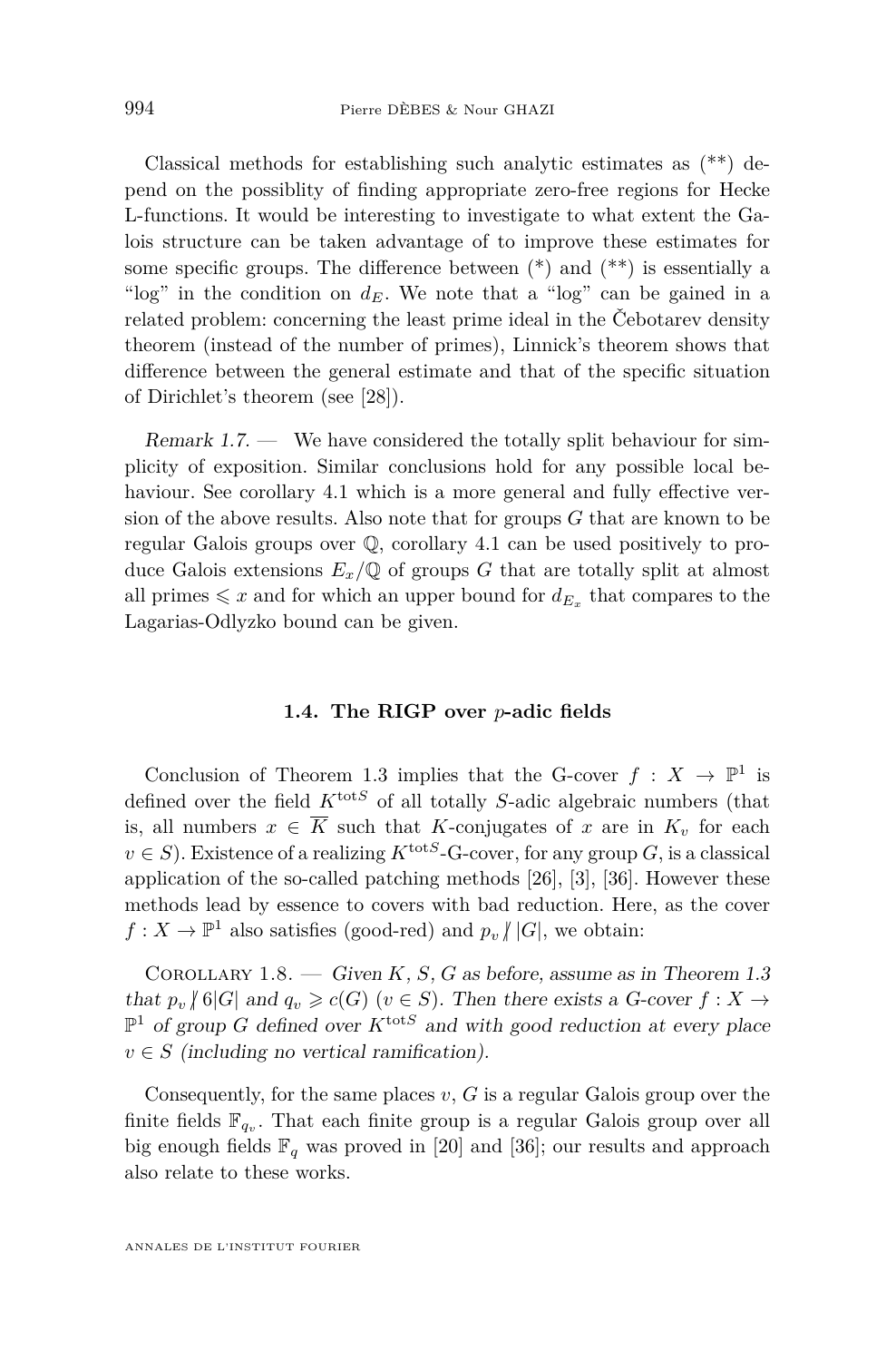#### **1.5. The Hilbert aspect**

Conclusion (HGr-spec) includes the Hilbert property: the specializations  $K(X)_{t_0}/K$  have a Galois group equal to the generic Galois group *G*. Our method leads to some bound for the least integer  $t_0 > 0$  for which the specialization  $K(X)_{t_0}/K$  has group *G* that depends only on  $|G|$ , *r* and the number  $\text{br}(\mathbf{t})$  of primes for which the (good-red) condition from § [1.2](#page-2-0) does not hold (see § [4\)](#page-19-0)<sup>(5)</sup>. Existing bounds usually involve the height *H* of some affine equation of  $f$ . Recall that conjecturally — notably under Lang's conjecture on rational points on higher dimensional varieties — neither bb(**) nor**  $H(f)$  **are necessary; a bound should exist depending only on**  $|G|$ and *r* [\[12\]](#page-24-0).

#### **1.6. Earlier works**

Similar Hilbert-Grunwald-RIGP questions are addressed in a paper of Plans and Vila [\[35\]](#page-25-0), for a few groups and for specific G-covers  $X \to \mathbb{P}^1$ , generally derived from the rigidity method. Here, *G* can be any group in Theorem [1.3](#page-3-0) and Theorem [1.2](#page-2-0) a priori applies to all  $K$ -G-covers  $X \to \mathbb{P}^1$ . We have however a big enough condition on  $q_v$  and  $p_v$  for  $v \in S$ . This condition can in fact not be removed: as Wang's counter-example to Grunwald's theorem or other examples in [\[35\]](#page-25-0) show, there are situations where some local unramified behaviours cannot occur. These counter-examples however all involve the prime  $p = 2$  and it seems unknown whether counter-examples exist with other primes.

From earlier works on the ramification of specializations of covers, it also seems difficult to remove the unramified assumption on the  $\varphi$ <sup>*v*</sup> (though it remains an interesting question in general). The specializations  $t_0$  from conclusion (HGr-spec) will indeed be constructed so not to reduce to branch points of the cover modulo the valuation ideal of *v*. From [\[2\]](#page-23-0) or more gen-eral results of Grothendieck [\[23\]](#page-24-0), the specializations  $K(X)_{t_0}/K$  are then necessarily unramified at *v* unless *v* is one from a finite list of bad places.

Theorem [1.2](#page-2-0) is in the line of a series of works, of Eichler [\[16\]](#page-24-0), Fried [\[18\]](#page-24-0), Ekedahl [\[17\]](#page-24-0), Colliot-Thélène [\[39,](#page-25-0) § 3] on the Hilbert specialization property. Our method rests on the same basic idea — go to finite fields — and

 $(5)$ Note however that these bounds are for regular Galois extensions. A classical argument to deduce the full situation of Hilbert's irreducibility theorem uses Čebotarev's theorem, which may lead to constants involving other parameters.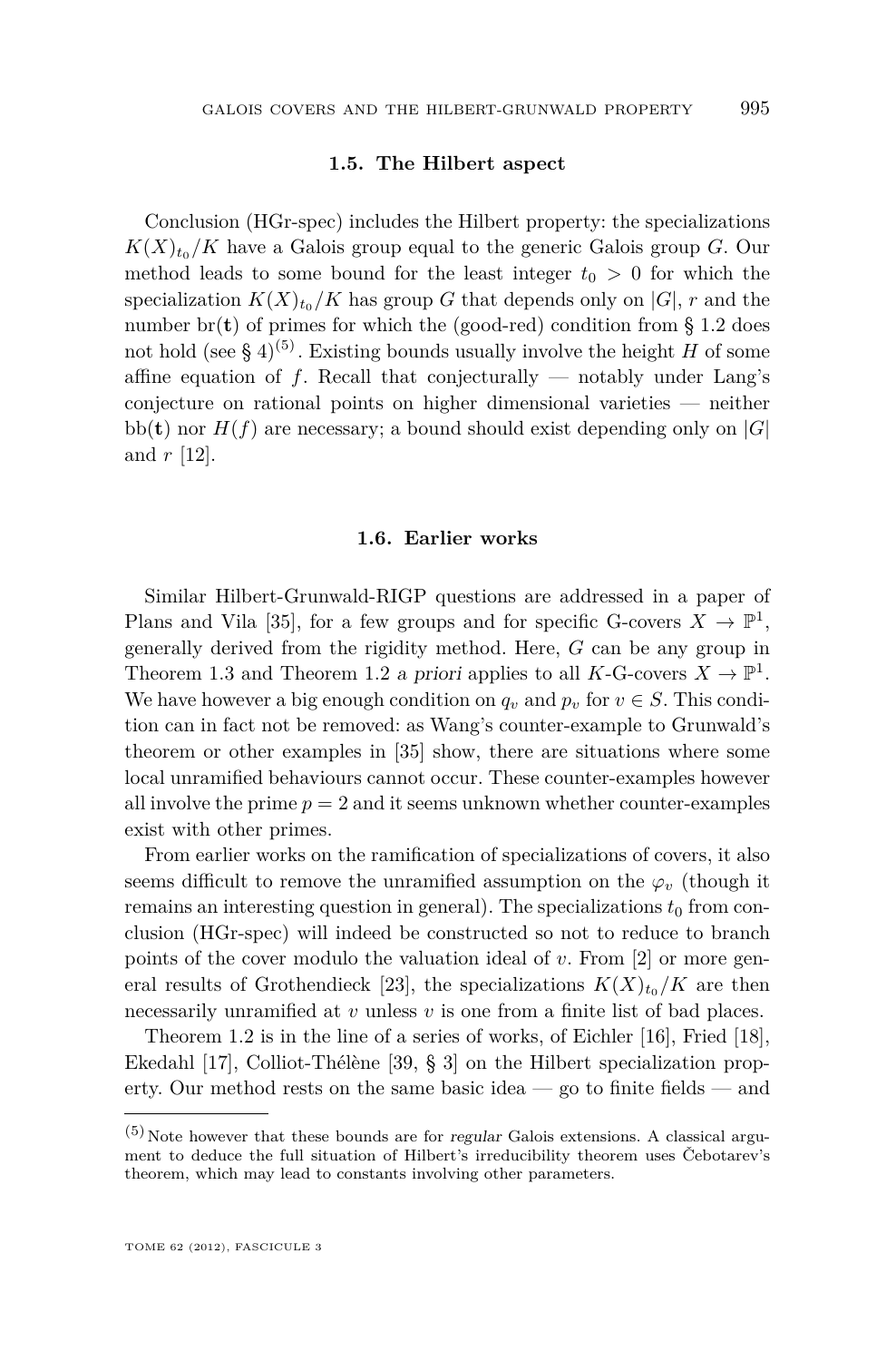is in fact rather similar to that of Ekedahl. Our contribution is the Grunwald aspect: we realize given local extensions at some given places while it suffices, for Hilbert's irreducibility theorem, to realize suitable decomposition groups, at any possible places. This has led us to closely investigate the local situation and prevented from using asymptotic arguments. Our results are totally explicit and effective (see corollary [4.1\)](#page-19-0). With the starting twisting lemma [2.1](#page-10-0) we also offer a new approach that unifies earlier works over various fields like PAC and finite fields. For example Fried's Čebotarev theorem for rational function fields *κ*(*x*) over a finite field *κ* and Colliot-Thélène's result that varieties over a number field with the "weak weak approximation property" have the Hilbert property can be obtained as special cases of our approach; this is detailed in [\[11\]](#page-24-0).

#### **1.7. Strategy and organization of the paper**

We first prove Theorem [1.2.](#page-2-0) The starting point is the "twisting lemma" that gives a general answer to the question of whether a field extension *E/K* is a specialization of some *K*-G-cover: *K*-rational points should exist on a certain twisted *K*-variety (lemma [2.1\)](#page-10-0). The next step is to establish some good reduction properties of this variety (§ [2.4\)](#page-12-0). Thanks to the Lang-Weil estimates which remain as for our predecessors a basic tool, we can then deduce a local form of our result (proposition [2.2\)](#page-11-0). Conjoined with some globalization arguments, this leads to Theorem [1.2](#page-2-0) and its higher dimensional version (Theorem [3.2\)](#page-18-0) in § [3.](#page-16-0)

In order to obtain theorem [1.3](#page-3-0) (in § [5\)](#page-21-0), we first explain how to reduce to the situation  $Z(G) = \{1\}$  where the vertical ramification can be better controlled. Then we show in that case how to find a G-cover  $f: X \to \mathbb{P}^1$ defined over some number field *L* as in Theorem [1.3](#page-3-0) and satisfying the (good-red) condition. For this we use the Hurwitz space theory to construct a *K*-component of some Hurwitz space of G-covers of group *G* that has *Kv*rational points corresponding to covers with good reduction ( $v \in S$ ).

Acknowledgments. We wish to thank Anna Cadoret, Michel Emsalem, Marc Perret, Olivier Ramaré and Lorenzo Ramero for their help and their interest in our paper.

#### **2. The local situation**

We will work with covers of a more general base  $B$  than  $\mathbb{P}^1$ .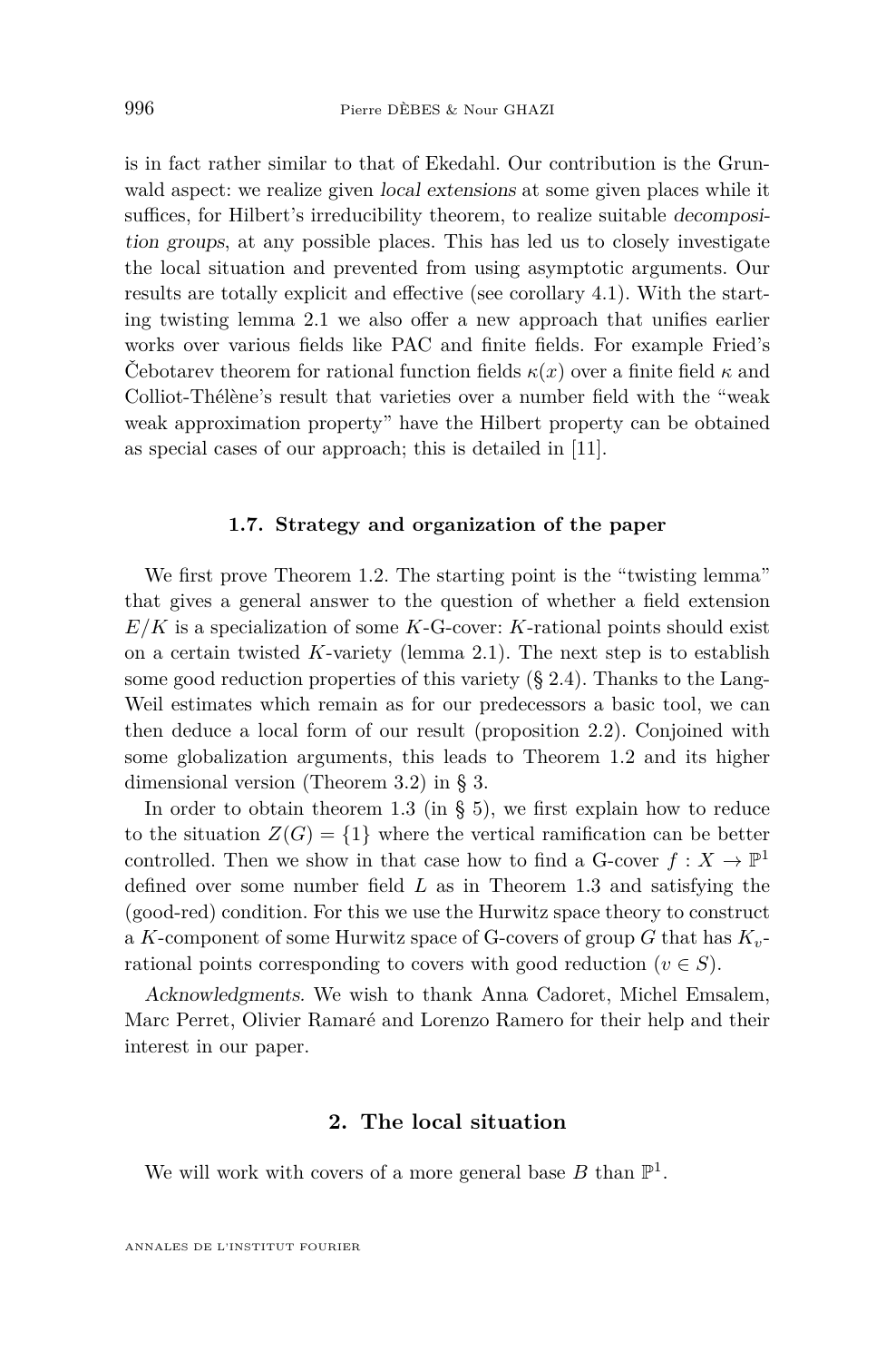#### **2.1. Basic notation**

<span id="page-9-0"></span>For more details, we refer to [\[8,](#page-23-0) § 2] and [\[5,](#page-23-0) § 2].

Given a field k, we denote by  $\overline{k}$  an algebraic closure, its separable closure in  $\overline{k}$  by  $k^{\text{sep}}$  and its absolute Galois group by  $G_k$ . If  $k'$  is an overfield of  $k$ , we use the notation  $\otimes_k k'$  for the scalar extension from  $k$  to  $k'$ : for example, if *X* is a *k*-curve,  $X \otimes_k k'$  is the *k*'-curve obtained by scalar extension.

Given a regular projective geometrically integral *k*-variety *B*, a *k*-mere cover of *B* is a finite and generically unramified morphism  $f: X \rightarrow B$ defined over *k* with *X* a normal and geometrically irreducible *k*-variety. Mere covers  $f: X \to B$  over  $k$  correspond to finite separable field extensions  $k(X)/k(B)$  that are regular over *k* through the function field functor. The term "mere" is meant to distinguish mere covers from G-covers. By *k*-Gcover of *B* of group *G*, we mean a Galois cover  $f: X \to B$  over *k* given together with an isomorphism  $G \to Gal(k(X)/k(B))$ . G-covers of *B* of group *G* over *k* correspond to regular Galois extensions  $k(X)/k(B)$  given with an isomorphism of the Galois group  $Gal(k(X)/k(B))$  with *G*. By group and branch divisor of a *k*-cover *f*, we mean those of the  $k^{\text{sep}}$ -cover  $f \otimes_k k^{\text{sep}}$  <sup>(6)</sup>.

Given a reduced positive divisor  $D \subset B$ , denote the *k*-fundamental group of  $B \setminus D$  by  $\pi_1(B \setminus D, t)_k$  where  $t \in B(\overline{k}) \setminus D$  is a base point. Mere covers of *B* of degree *d* (resp. G-covers of *B* of group *G*) with branch divisor contained in *D* correspond to homomorphisms  $\pi_1(B \setminus D, t)_k \to S_d$  such that the restriction to  $\pi_1(B \setminus D, t)_{k^{\text{sep}}}$  is transitive (resp. to epimorphisms  $\pi_1(B \setminus D, t)_k \to G$  such that the restriction to  $\pi_1(B \setminus D, t)_{k^{\text{sep}}}$  is onto).

Each *k*-rational point  $t_0 \in B(k) \setminus D$  provides a section  $s_{t_0} : G_k \to$  $\pi_1(B \setminus D, t)_k$  of the exact sequence

$$
1 \to \pi_1(B \smallsetminus D, t)_{k^{\text{sep}}} \to \pi_1(B \smallsetminus D, t)_k \to G_k \to 1
$$

well-defined up to conjugation by elements in  $\pi_1(B\setminus D, t)_{k^{\text{sep}}}$ . Given a mere cover representation  $\phi: \pi_1(B \setminus D, t)_k \to S_d$ , the morphism  $\phi \mathsf{s}_{t_0}: G_k \to S_d$ is the arithmetic action of  $G_k$  on the fiber above  $t_0$ . If  $\phi : \pi_1(B \setminus D, t)_k \to G$ represents a G-cover  $f: X \to B$ , the morphism  $\phi \mathsf{s}_{t_0} : G_k \to G$  is the specialization representation of *f* at  $t_0$ . The fixed field in  $k^{\text{sep}}$  of  $\text{ker}(\phi \, \mathsf{s}_{t_0})$ is the residue field of  $k(X)/k(B)$  at some point above  $t_0$ . We denote it by  $k(X)_{t_0}$  and call the extension  $k(X)_{t_0}/k$  the specialization of  $f$  at  $t_0$ .

<sup>&</sup>lt;sup>(6)</sup> The group of a  $k^{\text{sep}}$ -cover  $X \to B$  is the Galois group of the Galois closure of the extension  $k^{\text{sep}}(X)/k^{\text{sep}}(B)$ . The branch divisor is the formal sum of all prime divisers of *B* such that the associated discrete valuations are ramified in the extension  $k^{\text{sep}}(X)/k^{\text{sep}}(B)$ .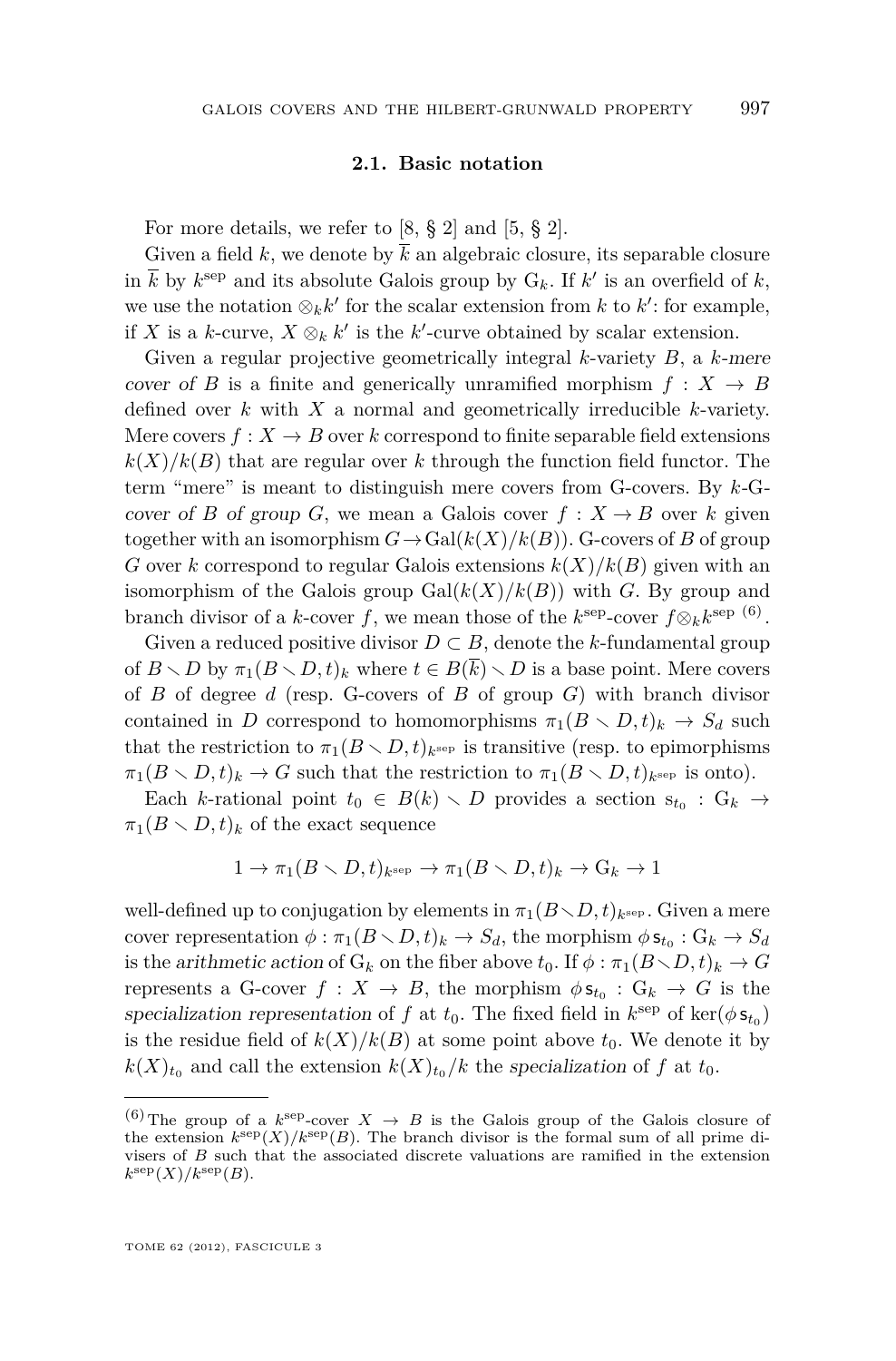#### **2.2. Twisting G-covers**

<span id="page-10-0"></span>We will use a notion of "twisted covers" introduced in [\[4,](#page-23-0) § 2] for covers of  $\mathbb{P}^1$ . As we indicate below, their definition and main properties readily extend to *k*-covers  $f: X \to B$ .

Let *k* be a field and  $f: X \to B$  be a *k*-G-cover. Let  $\phi: \pi_1(B \setminus D, t)_k \to G$ be the epimorphism corresponding to the G-cover *f* and let  $\varphi : G_k \to G$ be an homomorphism (not necessarily onto).

Denote the right-regular (resp. left-regular) representation of  $G$  by  $\delta$ :  $G \to S_d$  (resp. by  $\gamma : G \to S_d$ ) where  $d = |G|$ . Define  $\varphi^* : G_k \to G$  by  $\varphi^*(g) = \varphi(g)^{-1}$ . Consider the map  $\widetilde{\phi}^{\varphi} : \pi_1(B \setminus D, t)_k \to S_d$  defined by the following formula, where *r* is the restriction map  $\pi_1(B \setminus D, t)_k \to G_k$  and  $\times$  is the multiplication in the symmetric group  $S_d$ :

$$
\widetilde{\phi}^{\varphi}(\theta) = \gamma \phi(\theta) \times \delta \varphi^* r(\theta) \quad (\theta \in \pi_1(B \setminus D, t)_k).
$$

It is easily checked that  $\tilde{\phi}^{\varphi}$  is a group homomorphism with the same restriction on  $\pi_1(B \setminus D, t)_{k^{\text{sep}}}$  as  $\phi$ . The associated mere cover is a *K*-model of the mere cover  $f \otimes_k k^{\text{sep}}$ . We denote it by  $\tilde{f}^{\varphi} : X^{\varphi} \to B$  and call it the twisted cover of  $f$  by  $\varphi$ . The following statement contains the main property of the twisted cover.

TWISTING LEMMA 2.1. — Let  $t_0 \in B(k) \setminus D$ . The specialization representation  $\phi$ **s**<sub>*t*0</sub> :  $G_k \rightarrow G$  of the *G*-cover *f* at *t*<sub>0</sub> is conjugate in *G* to  $\varphi: G_k \to G$  if and only if there exists  $x_0 \in \widetilde{X}^{\varphi}(k)$  such that  $\widetilde{f}^{\varphi}(x_0) = t_0$ .

Furthermore, it is readily checked that the twisting operation commutes with extension of scalars: if  $k'$  is an overfield of  $k$ , then the twisted cover of  $f \otimes_k k'$  by the restriction of  $\varphi : G_k \to G$  to  $G_{k'}$  equals the cover  $f^{\varphi} \otimes_k k'$ .

Proof of twisting lemma. — Consider the section  $\mathsf{s}_{t_0}$  :  $G_k \to \pi_1(B \setminus$  $D, t)_k$  associated with  $t_0$ . The arithmetic action of  $G_k$  on the fiber  $(f^{\varphi})^{-1}$  $(t_0)$  is  $\phi^{\varphi}$   $\mathsf{s}_{t_0}$ . Hence for each  $\tau \in \mathcal{G}_k$ , the action of  $\tau$  on the fiber  $(\widetilde{f}^{\varphi})^{-1}(t_0)$ is given by

$$
\widetilde{\phi}^{\varphi}(\mathsf{s}_{t_0}(\tau)) = \gamma \phi(\mathsf{s}_{t_0}(\tau)) \delta \varphi^*(\tau).
$$

In  $S_d$  the element  $\gamma \phi(\mathbf{s}_{t_0}(\tau)) \in G$  is the multiplication on the left by  $\phi(\mathsf{s}_{t_0}(\tau))$  in *G* while the element  $\delta\varphi^*(\tau)$  is the multiplication on the right by  $\varphi(\tau)^{-1}$ . If the elements  $\phi^{\varphi}(\mathsf{s}_{t_0}(\tau))$  ( $\tau \in \mathcal{G}_k$ ) have a common fixed point, say  $\omega \in G$ , then we obtain  $\phi(\mathsf{s}_{t_0}(\tau)) = \omega \varphi(\tau) \omega^{-1}$ . This proves the converse part. For the direct part assume  $\phi \mathbf{s}_{t_0} = \omega \varphi \omega^{-1}$  for some  $\omega \in G$ . Then it is straightforwardly checked that  $\omega$  is fixed under every permutation  $\phi^{\varphi}(s_{t_0}(\tau))$  ( $\tau \in G_k$ ). The corresponding point  $x_0 \in \tilde{X}^{\varphi}$  above  $t_0$  is *k*-rational.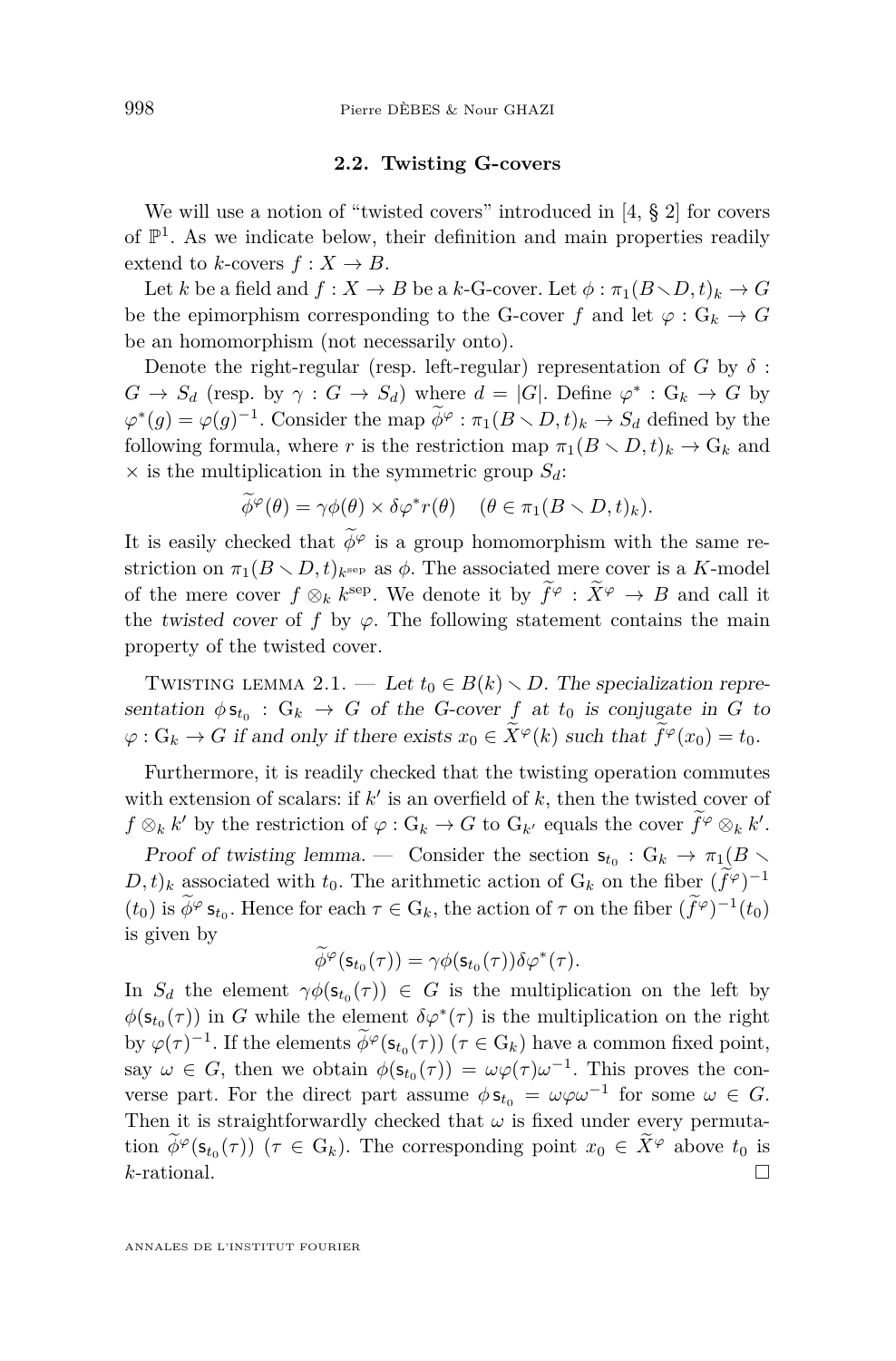<span id="page-11-0"></span>For example, from Faltings' theorem, it follows from lemma [2.1](#page-10-0) that if *k* is a number field and *X* is a curve of genus  $\geq 2$ , then a given extension  $E/k$ can be a specialization of some  $k$ -G-cover  $f: X \to \mathbb{P}^1$  at only finitely many points  $t_0 \in \mathbb{P}^1(k)$ . In the rest of the paper, we are interested in situations where it is possible to produce *k*-rational points on the twisted variety  $X^{\varphi}$ .

#### **2.3. Local specialization result**

Assume *k* is the quotient field of some complete discrete valuation ring *A*. Denote the valuation ideal by  $\mathfrak{p}$ , the residue field  $A/\mathfrak{p}$  by  $\kappa$ , assumed to be perfect, and its characteristic by *p*.

Let *B* be a smooth projective and geometrically integral *k*-variety and assume it is given with an integral smooth projective model  $\beta$  over  $A$ ; in particular  $\beta$  is regular [\[22,](#page-24-0) proposition 17.5.8].

Let  $f: X \to B$  be a *k*-G-cover of group *G*. Denote by  $\mathcal{F}: X \to B$  the normalization of  $\mathcal B$  in  $k(X)$ ; it is a finite morphism [\[30,](#page-24-0) proposition 1.1]. Denote its special fiber by  $\mathcal{F}_0 : \mathcal{X}_0 \to \mathcal{B}_0$  and the Zariski closure of *D* in  $\mathcal{B}$ by D.

A finite and flat morphism  $\mathcal{F}' : \mathcal{X}' \to \mathcal{B}$  with  $\mathcal{X}'$  normal is called an Amodel of  $(f \otimes_k k^{\text{sep}}, \mathcal{F}_0 \otimes_k \overline{\kappa})$  if  $\mathcal{F}' \otimes_A k$  is a *k*-cover that is  $k^{\text{sep}}$ -isomorphic to  $f \otimes_k k^{\text{sep}}$  and the special fiber  $\mathcal{F}'_0 : \mathcal{X}'_0 \to \mathcal{B}_0$  is a *κ*-cover that is  $\overline{\kappa}$ isomorphic to  $\mathcal{F}_0 \otimes_{\kappa} \overline{\kappa}$ .

The cover *f* is said to have no vertical ramification at  $\mathfrak{p}$  if  $\mathcal{F} : \mathcal{X} \to \mathcal{B}$ is unramified above  $\mathfrak p$  viewed as a prime divisor of  $\mathcal B$ , or in other words, is unramified above the special fiber  $\mathcal{B}_0$ . An homomorphism  $\varphi : G_k \to G$ is said to be unramified at  $\mathfrak{p}$  if the inertia subgroup  $I_{\mathfrak{p}} \subset G_k$  above  $\mathfrak{p}$  is contained in ker $(\varphi)$ .

PROPOSITION 2.2. — Given a k-G-cover  $f: X \rightarrow B$  of group G and an unramified homomorphism  $\varphi$ :  $G_k \to G$ , assume that  $p / |G|$  and that

(good-red)  $\mathcal D$  is a smooth divisor,  $\mathcal D \cup \mathcal B_0$  is regular with normal crossings over *A* and *f* has no vertical ramification at p, and

 $(\kappa$ -big-enough) for every *A*-model  $\mathcal{F}' : \mathcal{X}' \to \mathcal{B}$  of  $(f \otimes_k k^{\text{sep}}, \mathcal{F}_0 \otimes_k \overline{\kappa})$ , there exist  $\kappa$ -rational points on  $\mathcal{X}'_0$  that do not lie above any point in the closed subset  $\mathcal{D}_0 \otimes_{\kappa} \overline{\kappa}$ .

Then there exists  $t_0 \in B(k) \setminus D$  such that the specialization representation of *f* at  $t_0$  is conjugate in *G* to the morphism  $\varphi : G_k \to G$ . Furthermore the set of all such points  $t_0$  contains the preimage via the map  $\mathcal{B}(A) \to \mathcal{B}_0(\kappa)$ of a non-empty subset  $F \subset \mathcal{B}_0(\kappa) \setminus \mathcal{D}_0$ .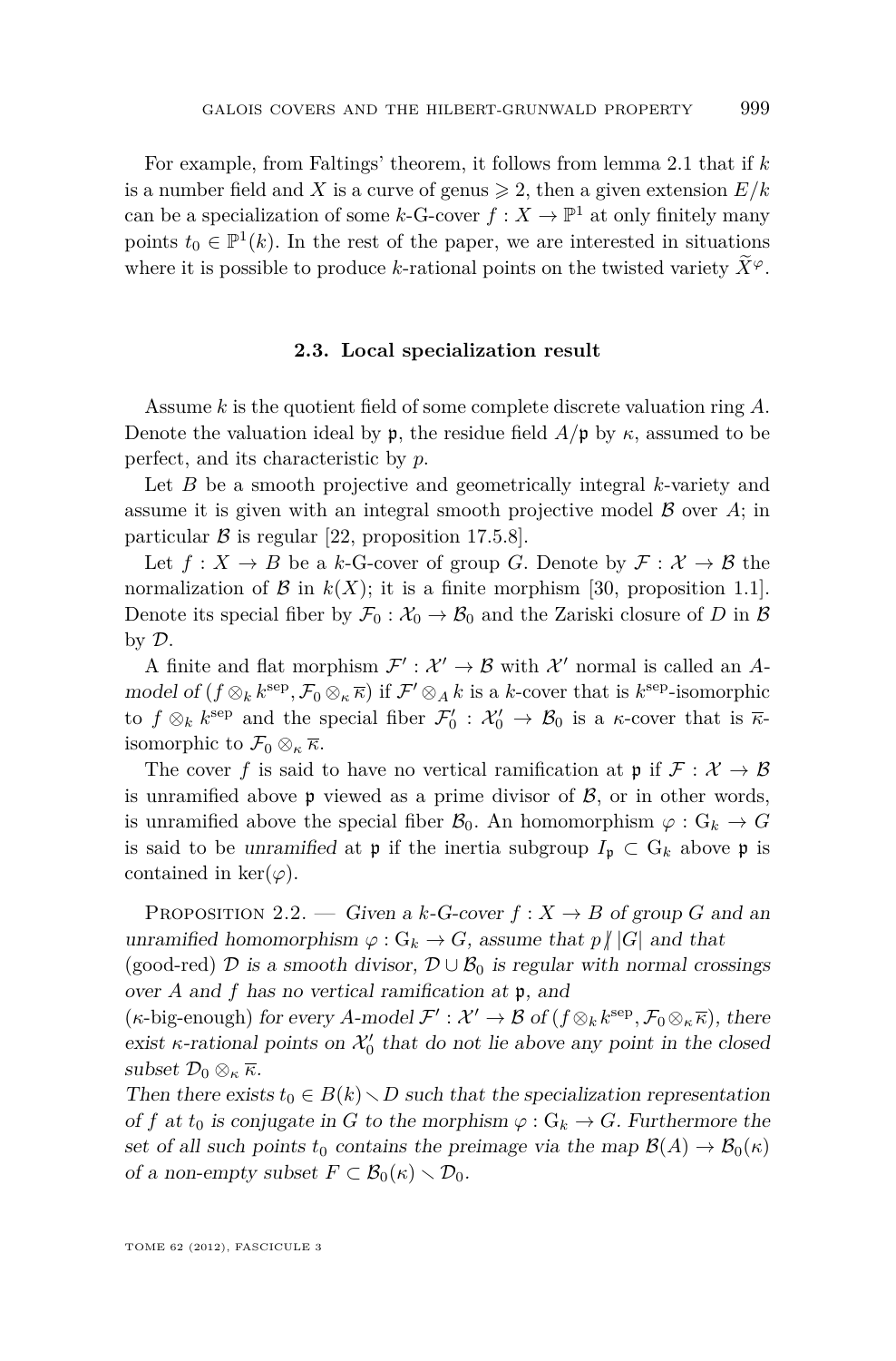<span id="page-12-0"></span>As we will show in § [2.5,](#page-14-0) condition  $(\kappa$ -big-enough) holds if  $\kappa$  is a big enough finite field (lemma [2.4\)](#page-14-0). Also, in the case  $B = \mathbb{P}^1$ , the condition on  $\mathcal{D} \cup \mathcal{B}_0$  can be omitted in the (good-red) assumption as it follows from the two other conditions (lemma [2.6\)](#page-15-0).

#### **2.4. Proof of proposition [2.2](#page-11-0)**

Consider the cover  $\widetilde{f}^{\varphi}$  :  $\widetilde{X}^{\varphi} \to B$  obtained by twisting f by  $\varphi$ . Denote by  $\widetilde{\mathcal{F}}^{\varphi}: \widetilde{\mathcal{X}}^{\varphi} \to \mathcal{B}$  the morphism obtained by normalizing  $\mathcal{B}$  in  $k(\widetilde{X}^{\varphi})$ . By definition we have  $\widetilde{\mathcal{F}}^{\varphi} \otimes_A k = \widetilde{f}^{\varphi}$ ; hence  $\widetilde{\mathcal{F}}^{\varphi} \otimes_A k$  is a *k*-cover that is  $k^{\text{sep}}$ -isomorphic to  $f \otimes_k k^{\text{sep}}$ . Below we prove the rest of the condition that makes  $\mathcal{F}^{\varphi}$  an *A*-model of  $(f \otimes_k k^{\text{sep}}, \mathcal{F}_0 \otimes_k \overline{\kappa})$  so we can apply assumption (*κ*-big-enough).

2.4.1. 
$$
\widetilde{\mathcal{F}}^{\varphi}
$$
 is flat

In order to show this claim, we will use this criterion: a cover is flat if it is tamely ramified along a regular divisor with normal crossings [\[25\]](#page-24-0). From our assumption that  $p/|G|$ , all covers involved in the argument will be tamely ramified. As a first step, note that the *k*-cover  $\widetilde{f}^{\varphi} : \widetilde{X}^{\varphi} \to B$  is flat: its branch divisor  $D$  is regular with normal crossings over  $k$  (as it is over *A* from (good-red)) and  $\tilde{f}^{\varphi}$  is étale above  $B \setminus D$  [\[30,](#page-24-0) theorem 3.21]. Now as  $B \setminus D = \mathcal{B} \setminus (D \cup \mathcal{B}_0)$ , we have that  $\widetilde{\mathcal{F}}^{\varphi}$  is étale above  $\mathcal{B} \setminus (D \cup \mathcal{B}_0)$  and can use again the above criterion and the assumption (good-red), applied this time over the ring  $A$ , to conclude our claim.  $(7)$ 

2.4.2. 
$$
\widetilde{\mathcal{F}}^{\varphi}
$$
 is étale above  $\mathcal{B} \setminus \mathcal{D}$ 

As  $\widetilde{f}^{\varphi}$  :  $\widetilde{X}^{\varphi} \to B$  is unramified over  $B \setminus D$ , it suffices, thanks to the Purity of Branch Locus, to check that **p** is unramified in  $\widetilde{\mathcal{F}}^{\varphi}$ . Let *E* be the fixed field of ker( $\varphi$ ) in  $k^{\text{sep}}$ . The homomorphism  $\varphi$  being unramified at  $\mathfrak p$  means that  $\mathfrak p$  is unramified in the extension  $E/k$  (more exactly in the integral closure  $A'_E$  of *A* in *E*). This conjoined with *f* having no vertical ramification at  $\mathfrak p$  implies that  $\mathfrak p$  is unramified in the normalization of  $\mathcal B$  in *E*(*X*) [\[2,](#page-23-0) lemma 2.1]. As  $k(\widetilde{X}^{\varphi}) \subset E(X) = E(\widetilde{X}^{\varphi})$ , this is stronger than what we need.

 $(7)$ As pointed out by the referee, if *B* is a curve, flatness does not require tame ramification: a normal cover of a regular surface is flat over the base.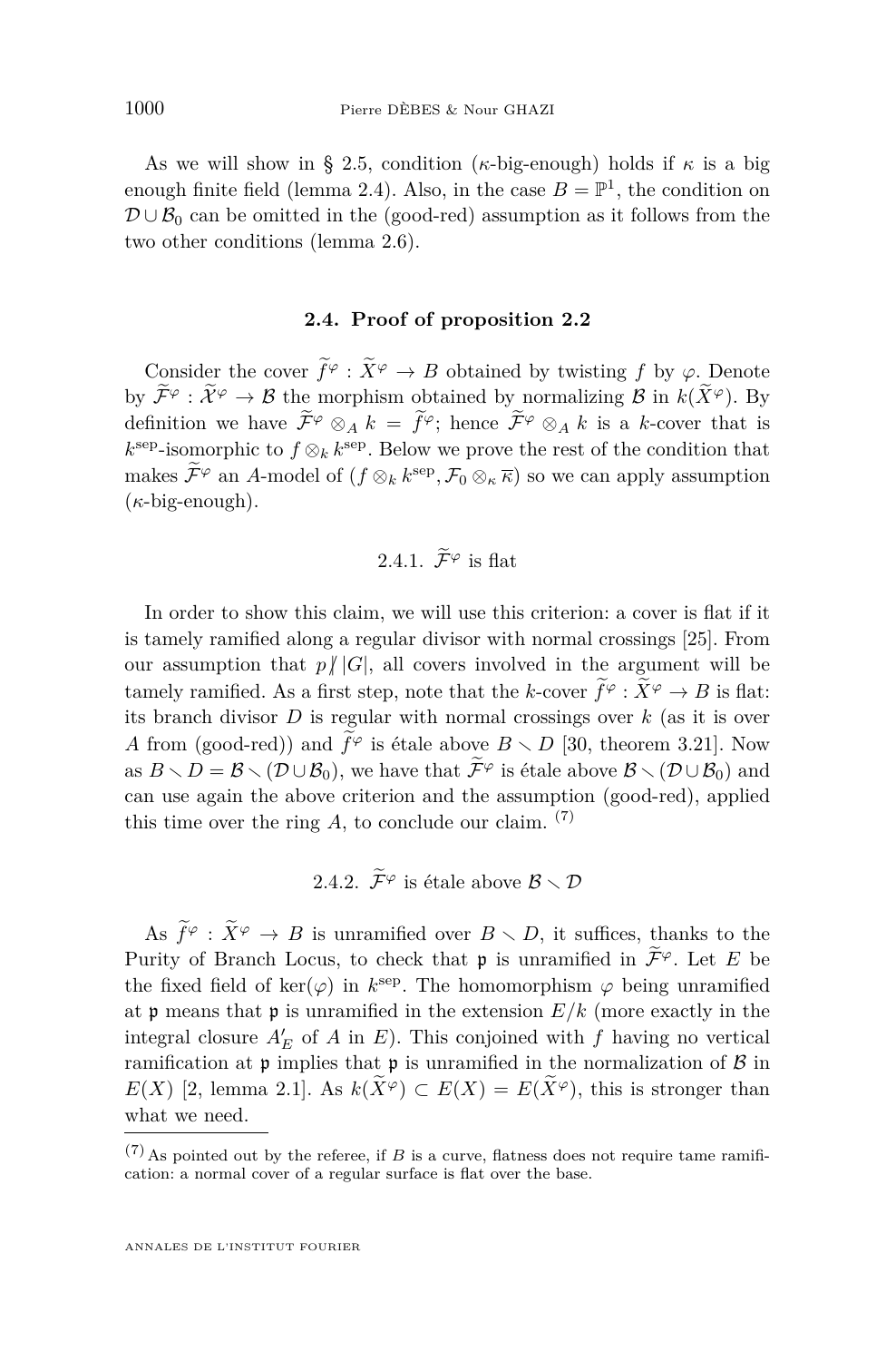#### 2.4.3. Good reduction

<span id="page-13-0"></span>We can now resort to a classical good reduction criterion for covers due to Grothendieck et al. [\[23\]](#page-24-0) [\[25\]](#page-24-0): in the situation above where we have a smooth divisor  $D$  with normal crossings of the smooth proper and geometrically integral scheme B over the complete discrete valuation ring *A*, the reduction process yields an equivalence between the category of covers of  $\beta$  tamely ramified along  $\mathcal D$  and that of those covers of the special fiber of  $\mathcal B_0$  that are tamely ramified above  $\mathcal{D}_0$ . From the properties we already know about  $\widetilde{\mathcal{F}}^{\varphi} : \widetilde{\mathcal{X}}^{\varphi} \to \mathcal{B}_0$  is finite, flat, étale above<br> $\widetilde{\mathcal{F}}^{\varphi} : \widetilde{\mathcal{X}}^{\varphi} \to \mathcal{B}_0$  is finite, flat, étale above  $(\mathcal{B} \setminus \mathcal{D})_0$  and that  $\widetilde{\mathcal{X}}_0^{\varphi}$  is normal and irreducible  $(\widetilde{\mathcal{X}}^{\varphi})$  is irreducible as it contains  $\widetilde{X}^{\varphi}$  which is irreducible as a dense subset). We show in § 2.4.4 below that  $\widetilde{\mathcal{X}}_0^{\varphi}$  is geometrically irreducible.

#### 2.4.4. Geometric behaviour

Denote the integral closure of *A* in  $k^{\text{sep}}$  by  $A^{\text{sep}}$  and the normalization of  $\mathcal{B}^{\text{sep}} = \mathcal{B} \otimes_A A^{\text{sep}}$  in  $k^{\text{sep}}(X)$  by  $\mathcal{F}^{\text{sep}} : \mathcal{X}^{\text{sep}} \to \mathcal{B}^{\text{sep}}$ . The same argument as the one used for  $\widetilde{\mathcal{F}}^{\varphi}$  shows that  $\mathcal{F}^{\text{sep}}$  is étale above  $(\mathcal{B} \setminus \mathcal{D}) \otimes_A A^{\text{sep}}$  and the same good reduction criterion leads to the same conclusions about the special fiber  $\mathcal{F}_0^{\text{sep}}$  as those deduced above for  $\widetilde{\mathcal{F}}_0^{\varphi}$  :  $\widetilde{\mathcal{X}}_0^{\varphi} \to \mathcal{B}_0$ . In particular  $\mathcal{X}_0^{\text{sep}}$  is normal and irreducible. Lemma 2.3 compares  $\mathcal{F}_0^{\text{sep}}$  and  $\widetilde{\mathcal{F}}_0^{\varphi} \otimes_{\kappa} \overline{\kappa}$ .

LEMMA 2.3. —  $\mathcal{F}^{\text{sep}}$  and  $\widetilde{\mathcal{F}}^{\varphi} \otimes_A A^{\text{sep}}$  are isomorphic above a non-empty open subset  $V \subset \mathcal{B}^{\text{sep}}$ . Consequently  $\widetilde{\mathcal{X}}_0^{\varphi}$  is geometrically irreducible and  $\mathcal{F}^{\varphi}$  is an *A*-model of  $(f \otimes_k k^{\text{sep}}, \mathcal{F}_0 \otimes_k \overline{\kappa}).$ 

*Proof.* — As  $\widetilde{\mathcal{F}}^{\varphi}$  is étale above  $\mathcal{B} \setminus \mathcal{D}$ , we can find a non-empty affine open subset  $U = \text{Spec}(\beta) \subset \mathcal{B} \setminus \mathcal{D}$  meeting  $\mathcal{B}_0$  and such that the integral closure  $\beta'_{k(\widetilde{X}^{\varphi})}$  of  $\beta$  in  $k(\widetilde{X}^{\varphi})$  is a free  $\beta$ -module of rank  $[k(\widetilde{X}^{\varphi}) : k(B)].$ Up to shrinking *U*, we may assume that the open subset  $U \otimes_A A^{\text{sep}} =$ Spec( $\beta \otimes_A A^{\text{sep}}$ ) of  $(\beta \setminus \mathcal{D}) \otimes_A A^{\text{sep}}$  has the property that the integral  $\cosh(\beta \otimes_A A^{\text{sep}})_{k^{\text{sep}}(X)}^{\prime}$  of  $\beta \otimes_A A^{\text{sep}}$  in  $k^{\text{sep}}(X)$  is a free  $\beta \otimes_A A^{\text{sep}}$ -module of rank  $[k^{\text{sep}}(X) : k^{\text{sep}}(B)]$ . Furthermore if  $f_1, \ldots, f_d$  is a basis of the  $\beta$ module  $\beta'_{\substack{k \in \widetilde{X} \varphi}}$ , it is also a basis of the  $\beta \otimes_A A^{\text{sep}}$ -module  $(\beta \otimes_A A^{\text{sep}})_{\substack{k \text{sep}(X) \\ \varphi}}$ . this follows from its discriminant being invertible in *β* (so in  $\beta \otimes_A A^{\text{sep}}$ ) too) conjoined with  $k^{\text{sep}}(X) = k^{\text{sep}}(\tilde{X}^{\varphi})$  and  $[k(\tilde{X}^{\varphi}):k(B)] = [k^{\text{sep}}(X):$  $k^{\text{sep}}(B)$ . Conclude that  $(\mathcal{F}^{\text{sep}})^{-1}(U \otimes_A A^{\text{sep}})$  and  $(\tilde{\mathcal{F}}^{\varphi})^{-1}(U) \otimes_A A^{\text{sep}}$  are isomorphic above  $U \otimes_A A^{\rm sep}$ , thus proving first claim of lemma 2.3.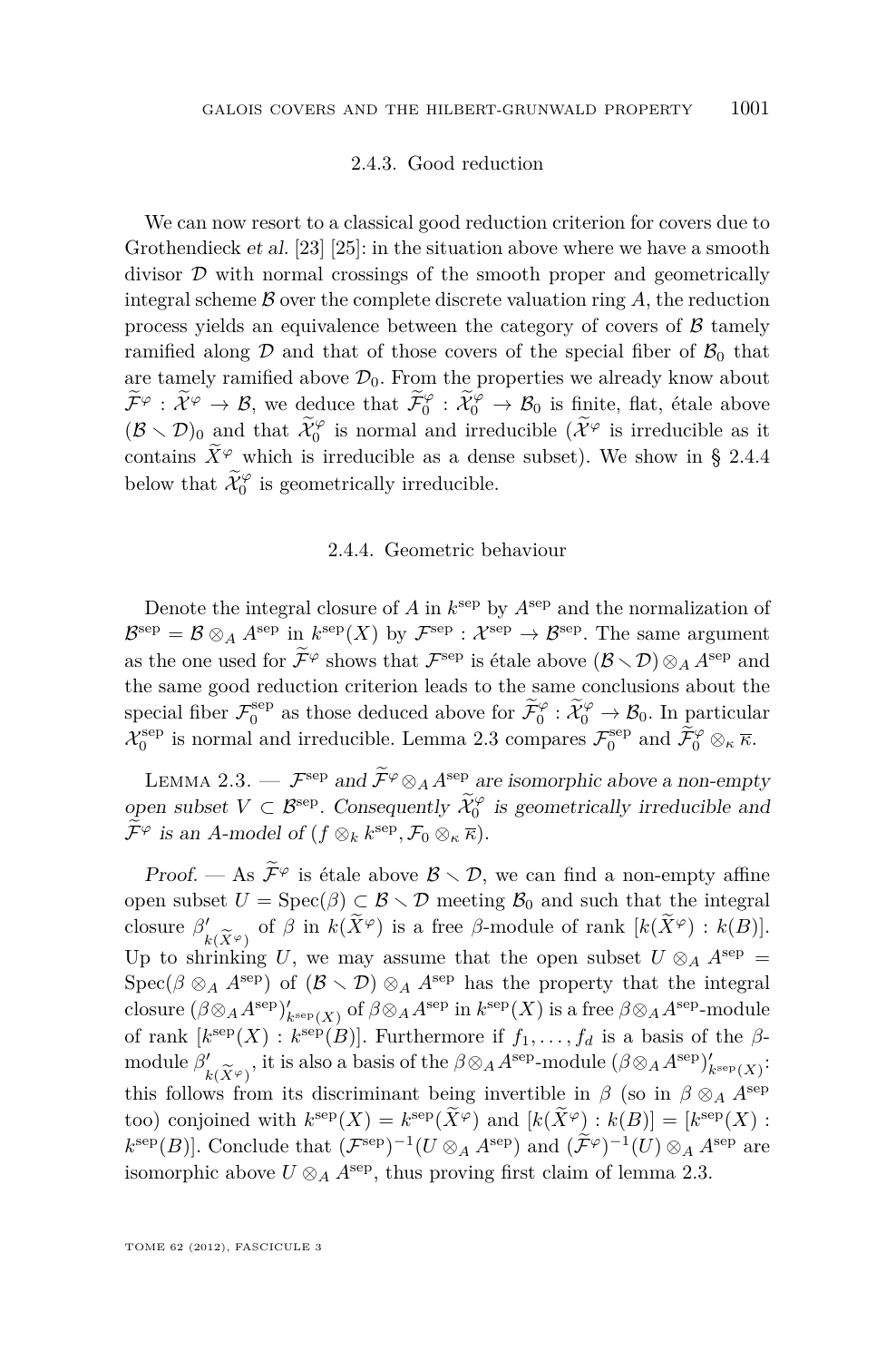<span id="page-14-0"></span>It follows that  $\mathcal{X}_0^{\text{sep}}$  and  $\widetilde{\mathcal{X}}_0^{\varphi} \otimes_{\kappa} \overline{\kappa}$  are birationally isomorphic. As the former is irreducible,  $\widetilde{\mathcal{X}}_0^{\varphi}$  is geometrically irreducible. As  $\mathcal{X}_0^{\text{sep}}$  and  $\widetilde{\mathcal{X}}_0^{\varphi} \otimes_{\kappa}$  $\overline{\kappa}$  are also normal, the equivalence between function field extensions and covers recalled in § [2.1](#page-9-0) yields that the  $\bar{\kappa}$ -covers  $\mathcal{F}_0^{\text{sep}}$  and  $\tilde{\mathcal{F}}_0^{\varphi} \otimes_{\kappa} \bar{\kappa}$  are isomorphic (and not just birationally isomorphic). Using this in the special case  $\varphi = 1$  yields that these two covers are also isomorphic to  $\mathcal{F}_0 \otimes_{\kappa} \overline{\kappa}$ .  $\square$ 

#### 2.4.5. End of proof of proposition [2.2](#page-11-0)

It follows from assumption (*κ*-big-enough) that there are *κ*-rational points on  $\widetilde{\mathcal{X}}_0^{\varphi}$  not lying above any point in  $\mathcal{D}_0$ . Define *F* to be the set  $\widetilde{\mathcal{F}}_0^{\varphi}(\widetilde{\mathcal{X}}_0^{\varphi}(\kappa)) \setminus \mathcal{D}_0$ . Let  $\overline{t}_0 \in F$ ,  $\overline{x} \in \widetilde{\mathcal{X}}_0^{\varphi}(\kappa)$  above  $\overline{t}_0$  and  $t_0 \in \mathcal{B}(A)$  be a lift of  $\bar{t}_0$ ; such a lift exists from Hensel's lemma applied to the smooth variety B. From Hensel's lemma applied to the morphism  $\widetilde{\mathcal{F}}^{\varphi}$  :  $\widetilde{\mathcal{X}}^{\varphi} \to \mathcal{B}$  which is étale at the neighborhood of  $t_0$ ,  $\bar{x}$  can be lifted to some point in  $\widetilde{\mathcal{X}}^{\varphi}(A)$ ; the corresponding point *x* on the generic fiber  $\widetilde{X}^{\varphi}$  is *k*-rational and lies above  $t_0$  (viewed in  $B(k)$ ). The twisting lemma [2.1](#page-10-0) finishes the proof of proposition [2.2.](#page-11-0)

#### **2.5. On the hypotheses of proposition [2.2](#page-11-0)**

The following two lemmas provide practical conditions that guarantee the hypotheses  $(\kappa$ -big-enough) and (good-red) of proposition [2.2.](#page-11-0)

LEMMA 2.4. — Condition  $(\kappa$ -big-enough) holds if  $\kappa$  is a finite field of order bigger than a constant *c*, which is described in addendum [2.5.](#page-15-0)

Proof. — The proof rests on the Lang-Weil inequality and more specifically on this statement:

**Lang-Weil inequality**. Let *V* be a proper geometrically irreducible variety of dimension  $d \geq 1$  over a finite field  $\kappa$  with q elements. There exists a constant *β* depending only on the  $\bar{\kappa}$ -variety  $V_{\bar{\kappa}} = V \otimes_{\kappa} \bar{\kappa}$  such that  $|\#V(\kappa) - q^d| \leq \beta \sqrt{q^{2d-1}}$ . For each prime  $\ell \neq p$ , the constant  $\beta$  can be taken to be the largest dimension  $\beta_{\ell}(V_{\overline{k}})$  of the  $\ell$ -adic cohomology groups  $H^i(V_{\overline{\kappa}}, \mathbb{Q}_\ell)$ ,  $i = 0, 1, \ldots, 2d$ , viewed as  $\mathbb{Q}_\ell$ -vector spaces.

(This follows from the works of Grothendieck and Deligne on Weil's conjectures, for which we refer to [\[13\]](#page-24-0) and [\[14\]](#page-24-0); references to [\[1\]](#page-23-0) about Grothendieck's contribution are given in [\[13,](#page-24-0) § I]. For any prime  $\ell \neq$ *p*, Grothendieck has defined some  $\ell$ -adic cohomology groups  $H^i(V_{\overline{\kappa}}, \mathbb{Q}_\ell)$ ,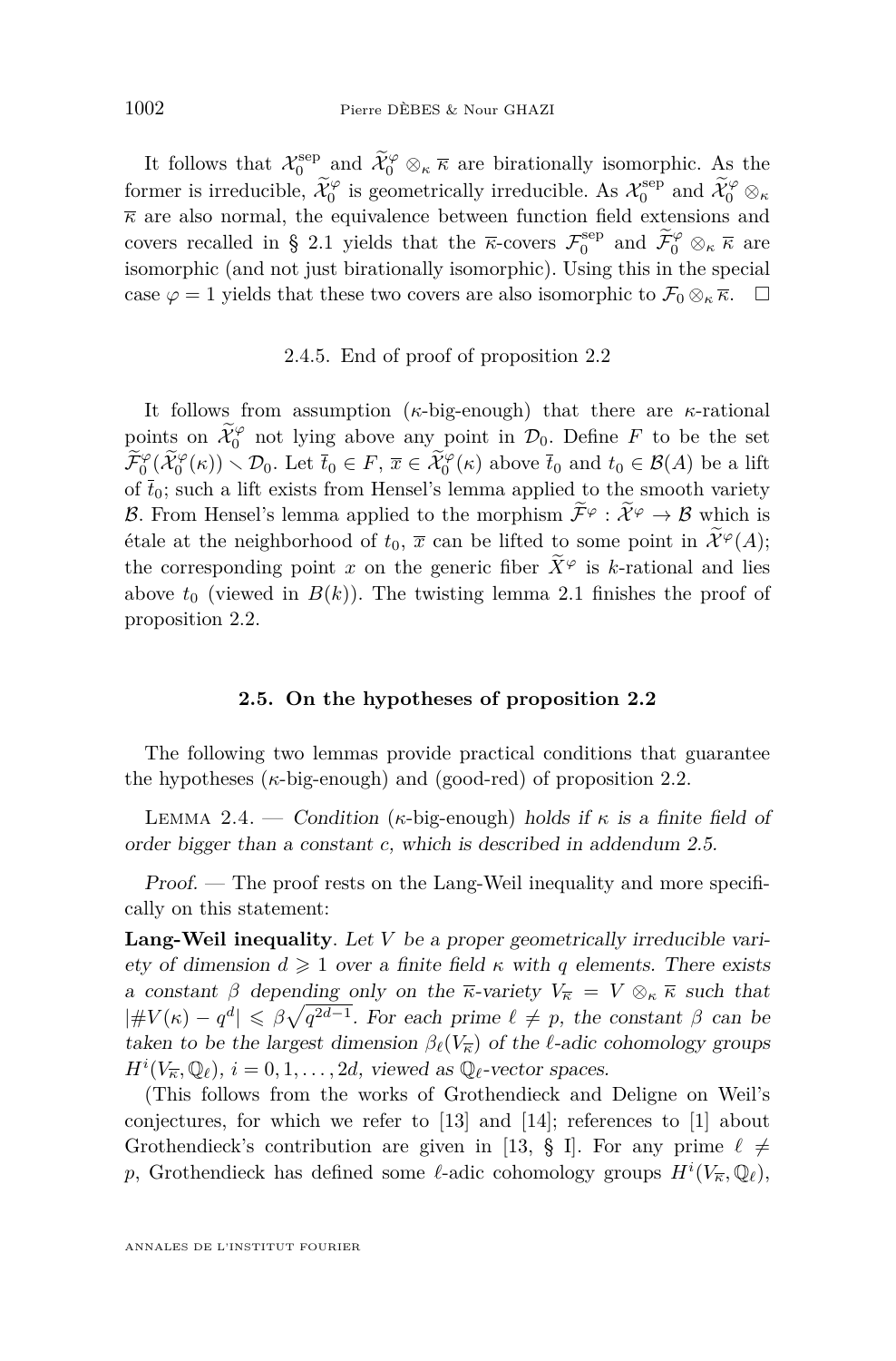<span id="page-15-0"></span>which are finite dimensional  $\mathbb{Q}_\ell$ -vector spaces and relate to  $\#V(\kappa)$  via the formula  $\#V(\kappa) = \sum_{i=0}^{2d} (-1)^i \text{Tr}(F, H^i(V_{\overline{\kappa}}, \mathbb{Q}_\ell))$ , where  $\text{Tr}(F, H^i(V_{\overline{\kappa}}, \mathbb{Q}_\ell))$ is the trace of the Frobenius automorphism induced on  $H^i(V_{\overline{\kappa}}, \mathbb{Q}_\ell)$ . By Deligne's Theorem [\[14,](#page-24-0) théorème 3.3.1], the eigenvalues of the Frobenius automorphisms acting on  $H^i(V_{\overline{\kappa}}, \mathbb{Q}_\ell)$  are of absolute value  $\leqslant \sqrt{q^i}$ . Furthermore the main term in the sum above is for  $i = 2d$ :  $\text{Tr}(F, H^{2d}(V_{\overline{\kappa}}, \mathbb{Q}_{\ell}))$  = *q d* ).

In order to deduce the (*κ*-big-enough) condition, consider a *A*-model  $\mathcal{F}' : \mathcal{X}' \to \mathcal{B}$  of  $(f \otimes_k k^{\text{sep}}, \mathcal{F}_0 \otimes_k \overline{\kappa})$  and apply the Lang-Weil inequality to get a lower bound of the form  $q^d - \beta_\ell(V_{\overline{\kappa}})\sqrt{q^{2d-1}}$  for the total number of  $\kappa$ rational points on  $V = \mathcal{X}'_0$ . As  $\mathcal{X}'_0 \otimes_{\kappa} \overline{\kappa}$  is isomorphic to  $\mathcal{X}_0 \otimes_{\kappa} \overline{\kappa}$ , we have in fact  $\beta_{\ell}(V_{\overline{\kappa}}) = \beta_{\ell}(\mathcal{X}_0 \otimes_{\kappa} \overline{\kappa})$ . Next bound from above the number of these  $\kappa$ rational points that may lie above the closed subset  $\mathcal{D}_0 \otimes_k \overline{\kappa}$ . This number, say *N*, is bounded by the degree of *f* multiplied by the number of  $\kappa$ -rational points lying on some irreducible component of  $\mathcal{D}_0 \otimes_{\kappa} \overline{\kappa}$  defined over  $\kappa$ . Due to the (good-red) assumption (conjoined with  $p/|G|$ ), the components of  $\mathcal{D}_0 \otimes_{\kappa} \overline{\kappa}$  correspond via the reduction process to the irreducible components of  $D \otimes_k k^{\text{sep}}$ . Denote their number by  $r(D)$ . Using Lang-Weil again, we obtain that for any prime  $\ell \neq p$ , we have  $N \leqslant |G|r(D)(1+b_{\ell}(D))q^{d-1}$  where  $b_{\ell}(\mathcal{D})$  is the maximum of the  $\beta_{\ell}(V_{\overline{k}})$  where *V* ranges over the components of the divisor  $\mathcal{D}_0 \otimes_{\kappa} \overline{\kappa}$ . As the main term in the lower bound is in  $q^d$ , we obtain the desired conclusion if  $q$  is suitably large.  $\Box$ 

ADDENDUM 2.5. — More precisely, the condition on  $q$  is as follows. For each prime  $\ell \neq p$ , there is a constant  $c_{\ell}$  depending on  $r(D)$ ,  $|G|$ ,  $\beta_{\ell}(\mathcal{X}_0 \otimes_{\kappa} \overline{\kappa})$ and  $b_{\ell}(\mathcal{D})$  and *q* should be bigger than one of these  $c_{\ell}$ . For covers of  $B = \mathbb{P}^1$ and with  $\mathcal{B} = \mathbb{P}^1_A$ ,  $\beta_\ell(\mathcal{X}_0 \otimes_\kappa \overline{\kappa})$  is the genus of  $\mathcal{X}_0 \otimes_\kappa \overline{\kappa}$  which here equals the genus *g* of *X* and can be bounded in terms of *r* and  $|G|$  by the Riemann-Hurwitz formula; and  $b_{\ell}(\mathcal{D}) = 0$ . The constant  $c_{\ell}$  depends only on *r* and  $|G|$ , and no longer on the prime  $\ell$ . It can be made totally explicit: we have  $#X_0(\kappa) - (q+1) \ge -2g\sqrt{q}$ ; the number *q* should satisfy  $q+1-2g\sqrt{q} > |G|r$ .

LEMMA 2.6. — For  $B = \mathbb{P}^1$ , the (good-red) condition holds if the divisor D is étale over A,  $p / |G|$  and f has no vertical ramification at p.

Proof. — As in § [1.2](#page-2-0) where  $B = \mathbb{P}^1$ , denote the branch divisor *D* by  ${t_1, \ldots, t_r}$ . We may assume that  $t_1, \ldots, t_r$  are in the valuation ring *A*. The divisor  $D$  then corresponds to a polynomial of the form  $D(T) = \delta \prod_{i=j}^{r} (T$ *t<sub>i</sub>*) with  $\delta \in A \setminus \mathfrak{p}$ . Assume that  $\mathcal{D} \cup \mathcal{B}_0$  does not have normal crossings. The polynomial  $D'(T)$  then vanishes at some  $t_i$  modulo  $\mathfrak{p}$ , or, equivalently,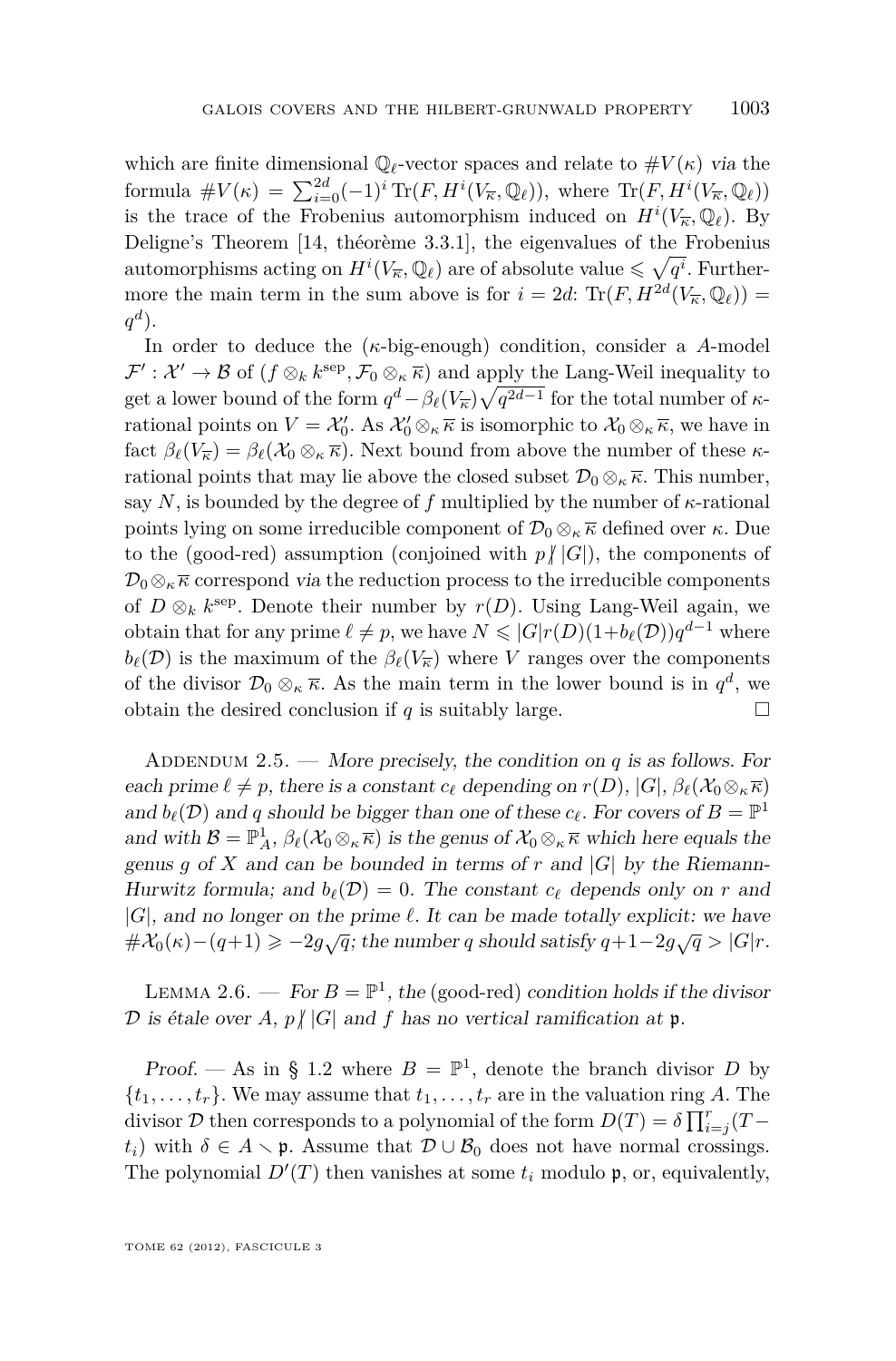<span id="page-16-0"></span> $t_i$  is a multiple root of  $D(T)$  modulo  $\mathfrak{p}$ . But then there is some other root  $t_i \neq t_i$  of  $D(T)$  equal to  $t_i$  modulo **p**, contradicting that  $D$  is étale.  $\square$ 

#### **3. Globalization**

We explain how in the situation of Theorem [1.2,](#page-2-0) local information can be obtained for each place  $v \in S$  from the specialization result of § [2.3](#page-11-0) and then globalized to deduce the desired result.

#### **3.1. Generalization**

We will prove a more general statement than Theorem [1.2.](#page-2-0) As in § [1.2](#page-2-0) we have a finite group *G*, a field *K*, a finite set *S* of finite places of *K* and a G-cover *f*.

The field *K* is assumed to be the quotient field of some Dedekind domain *R* and *S* is a finite set of places of *K* corresponding to some prime ideals in *R*. For every place *v*, the completion of *K* is denoted by  $K_v$ , the valuation ring by  $R_v$ , the valuation ideal by  $\mathfrak{p}_v$ , the residue field  $R_v/\mathfrak{p}_v$  by  $\kappa_v$ , the order of  $\kappa_v$  by  $q_v$  and its characteristic by  $p_v$ .

The G-cover  $X \to B$  has here a more general base space than  $\mathbb{P}^1$ ; we assume the following on *B*:

(\*) *B* is a smooth projective and geometrically integral *K*-variety and is given with an integral model  $\beta$  over  $R$  such that  $\beta_v = \beta \otimes_R R_v$  is smooth for each  $v \in S$ .

Denote the branch divisor of *f* by *D* and its Zariski closure in  $\mathcal{B}$  and  $\mathcal{B}_v$ by  $\mathcal D$  and  $\mathcal D_v$  respectively.

The G-cover *f* is assumed to be defined over *K* and we retain the good reduction assumption (good-red) from § [1.2,](#page-2-0) generalized as follows for a *K*-G-cover of *B*:

(good-red) for each  $v \in S$ ,  $p_v / |G|$ ,  $\mathcal{D}_v$  is a smooth divisor,  $\mathcal{D}_v \cup (\mathcal{B}_v)_0$ is regular with normal crossings (over  $R_v$ ) and  $f \otimes_K K_v$  has no vertical ramification at p*v*.

Finally we assume that for each  $v \in S$ , the residue field  $\kappa_v$  is finite of order  $q_v \geq C(f, \mathcal{B})$  where the constant  $C(f, \mathcal{B})$  replaces the constant  $c(|G|, r)$  of Theorem [1.2;](#page-2-0) it depends on f and B and is described in the proof of the following lemma [3.1.](#page-17-0)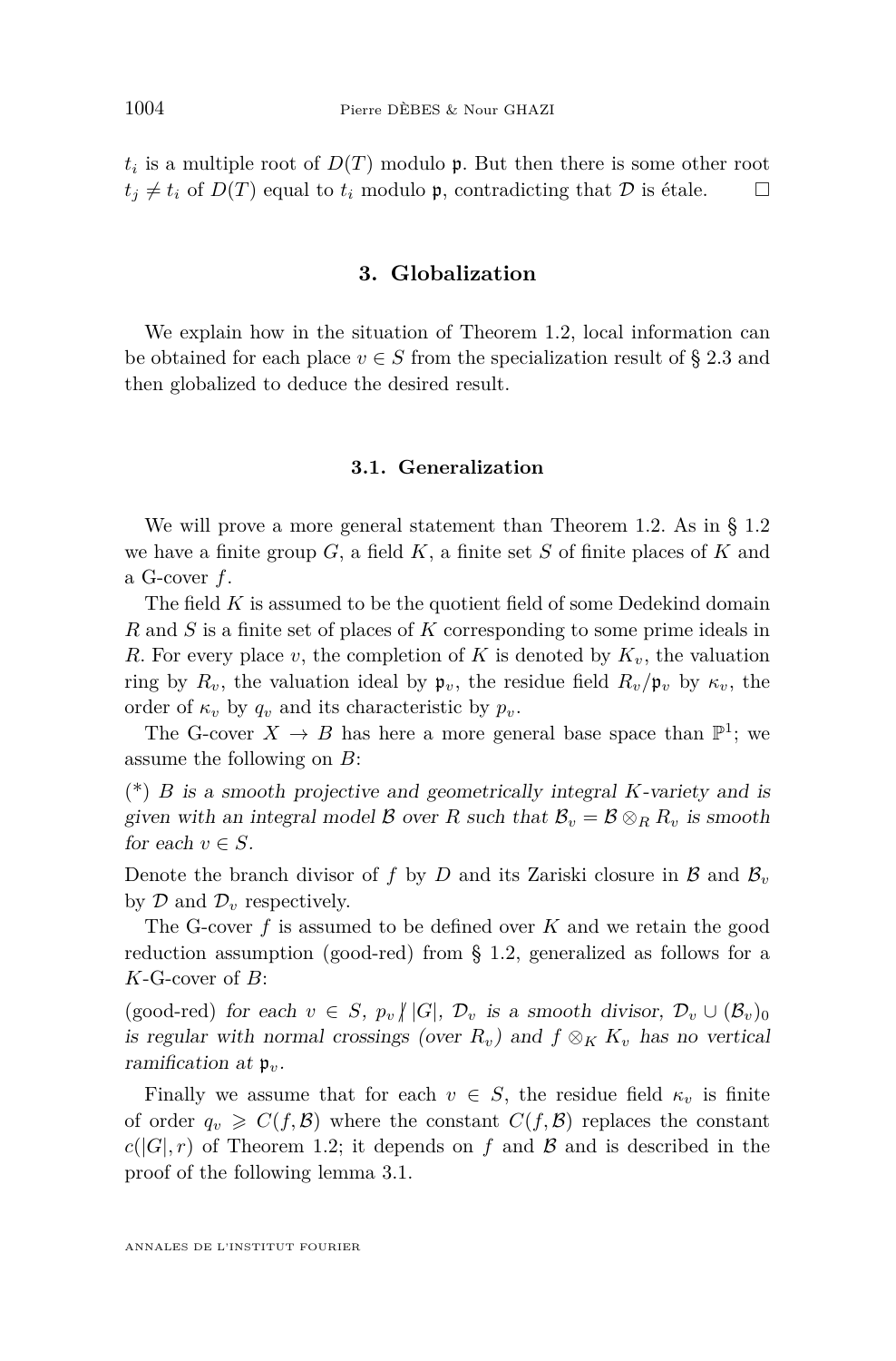<span id="page-17-0"></span>LEMMA 3.1. — For each  $v \in S$ , assumption  $q_v \geq C(f, \mathcal{B})$  guarantees that condition  $(\kappa_v$ -big-enough) from proposition [2.2](#page-11-0) holds for the  $K_v$ -Gcover  $f \otimes_K K_v$  and  $A = R_v$ .

Proof. — It suffices to show that the constant *c* from lemma [2.4](#page-14-0) can be chosen depending only on *f* and *B*. Fix a prime  $\ell \neq p_v$  for all  $v \in S$ . From addendum [2.5,](#page-15-0) for each  $v \in S$ , there is a constant  $c_{\ell}$  depending on *r*(*D*), |*G*|,  $\beta_{\ell}(\mathcal{X}_0 \otimes_{\kappa_n} \overline{\kappa_v})$  and  $b_{\ell}(\mathcal{D})$  and  $q_v$  should be bigger than  $c_{\ell}$ . Here  $\mathcal{X}_0$  is the special fiber of the  $R_v$ -scheme obtained by scalar extension from the *R*-scheme corresponding to the normalization of  $\mathcal{B}$  in  $K(X)$ ; in other words, all  $\kappa_v$ -varieties  $\mathcal{X}_0$  come from a global *K*-variety. In this situation we have this "standard" property of the  $\ell$ -adic cohomology groups:

(\*\*) the  $\mathbb{Q}_\ell$ -dimensions of  $H^i(\mathcal{X}_0 \otimes_{\kappa_v} \overline{\kappa_v}, \mathbb{Q}_\ell)$  can be bounded by a constant depending only on *X* (and independent of *v*).

(Specifically this follows from exposé VI of [\[24\]](#page-24-0) by J.-P. Jouanolou, and in particular from proposition 1.2.6 there which shows that for every  $\ell$ -adic constructible sheaf  $F$  on a locally noetherian prescheme  $X$ , there exists a constructible stratification of *X* such that the restriction of *F* to each stratum is a "twisted constant"  $\ell$ -adic sheaf).

The same remark applies to the parameter  $b_{\ell}(\mathcal{D})$  to provide the desired conclusion. The constant  $C(f, \mathcal{B})$  can be made more precise; in particular, in the case  $B = \mathbb{P}^1$ , it can be expressed as a constant  $c(|G|, r)$  depending only on  $|G|$  and *r*.

#### **3.2. Argument**

Under the assumptions in § [3.1,](#page-16-0) the argument below leads to Theorem [3.2](#page-18-0) which is the announced generalization of Theorem [1.2.](#page-2-0)

For each  $v \in S$ , consider the  $K_v$ -G-cover  $f_v: X_v \to B_v$  obtained from *f* by scalar extension from *K* to *Kv*. Fix an unramified Grunwald problem  $\varphi = (\varphi_v : G_{K_v} \to G)_{v \in S}$ . From our assumptions, conditions (good-red) and  $(\kappa$ -big-enough) from the local specialization result (proposition [2.2\)](#page-11-0) are satisfied for the cover  $f_v$ , and the homomorphism  $\varphi_v$  is unramified, for each  $v \in S$ .

Conclude from proposition [2.2](#page-11-0) that, for each  $v \in S$ , the set of all  $t_v \in$  $B(K_v) \setminus D$  such that the specialization representation of  $f_v$  at  $t_v$  is conjugate in *G* to  $\varphi_v$ :  $G_{K_v} \to G$  contains a non-empty open subset  $U_v \subset$  $B(K_v) \setminus D$ . If points  $t_0$  exist in the set  $B(K) \cap \prod_{v \in S} U_v$ , then for each  $v \in S$ , the specialization representation of  $f_v$  at  $t_0$  is conjugate in  $G$  to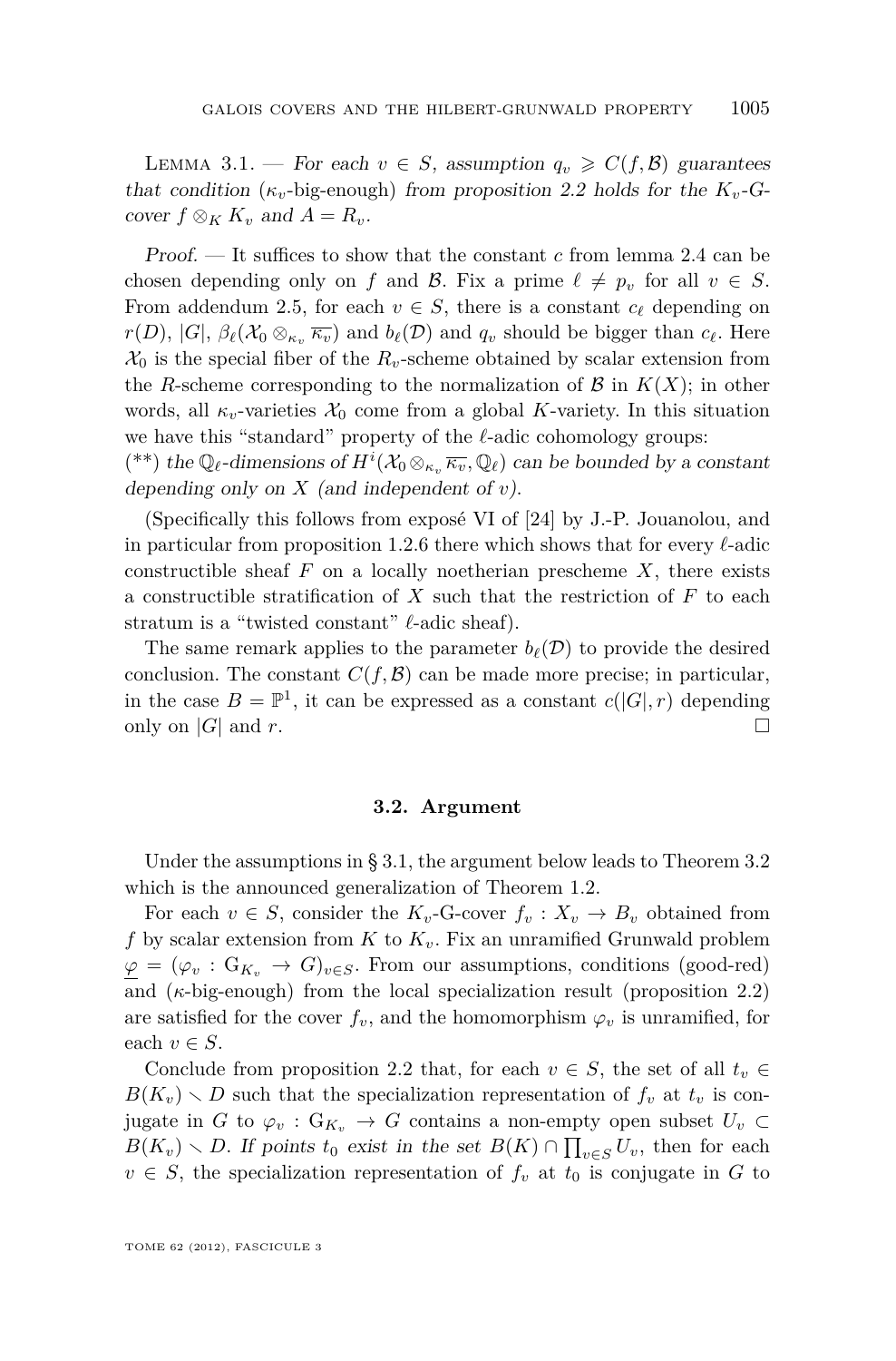<span id="page-18-0"></span> $\varphi_v$ :  $G_{K_v} \to G$ ; hence the Galois group  $Gal(K(X)_{t_0}/K)$  contains a conjugate  $H_v^{g_v}$  in *G* of the subgroup  $H_v = \varphi_v(\mathcal{G}_{K_v}) \subset G$ .

#### **3.3. Conclusion**

The following conditions respectively guarantee that  $B(K) \cap \prod_{v \in S} U_v \neq$  $\emptyset$  and  $Gal(K(X)_t/K) = G$  in the argument. Theorem 3.2 is our conclusion under these additional assumptions.

(WA/*S*) The variety *B* has the weak approximation property with respect to *S*, i.e.,  $B(K)$  is dense is  $\prod_{v \in S} B(K_v)$ .

(g-complete) If  $C_v$  is the conjugacy class of some generator  $h_v$  of  $H_v$ , the set  $\{C_v | v \in S\}$  is g-complete, that is, no proper subgroup of G intersects each of the conjugacy classes  $C_v$  ( $v \in S$ ).

The second condition was introduced by M. Fried [\[19\]](#page-24-0) (in another context). It does not depend on the generator  $h_v$  of  $H_v$ .

THEOREM 3.2. — Let *K*, *S*, *G*, *B*, *f* be as in § [3.1.](#page-16-0) Assume condition  $(WA/S)$  holds. We have this Hilbert-Grunwald specialization property: (HGr-spec) for each unramified Grunwald problem  $(\varphi_v : G_{K_v} \to G)_{v \in S}$  for which condition (g-complete) holds, there exist open subsets  $U_v \subset B(K_v)$ . *D* (*v*  $\in$  *S*) such that *B*(*K*) ∩  $\prod_{v \in S} U_v \neq \emptyset$  and each element *t*<sub>0</sub> in this set yields a specialization of *f* that is a *K*-solution to the Grunwald problem  $(\varphi_v : G_{K_v} \to G)_{v \in S}.$ 

#### **3.4. Final reduction**

If the group-theoretical condition (*g*-complete) does not hold, it is possible to reduce to it at the cost of throwing in more places in *S*, and assuming that the approximation condition (WA/*S*) holds for this bigger *S*. This explains the appearance of the set  $S_0$  in conclusion (HGr-spec) of Theorem [1.2](#page-2-0) (whereas  $S_0 = \emptyset$  in Theorem 3.2). We recall below the argument, which has already been used in various versions in earlier works. This reduction ends the proof of Theorem [1.2.](#page-2-0)

The main point is to construct, for each  $g \in G$ , a place  $v_g$  of *K* and an unramified homomorphism  $\varphi_{v_g}: \mathcal{G}_{K_{v_g}} \to G$  with the following properties:

(a) for each  $g \in G$ , the Galois group  $H_{v_g} = \varphi_{v_g}(\mathbb{G}_{K_{v_g}})$  is conjugate to the subgroup  $\langle g \rangle$  of *G*,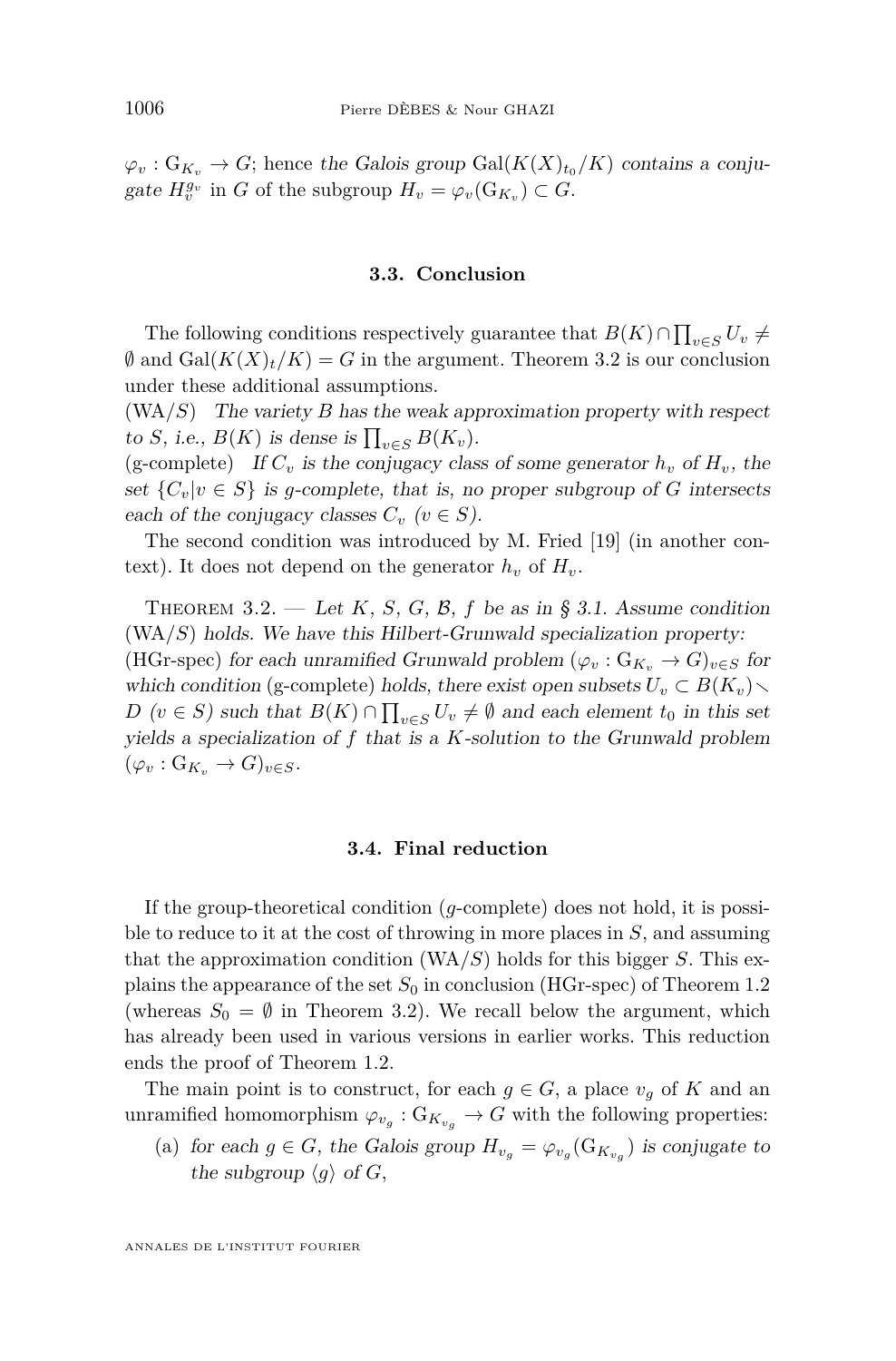- <span id="page-19-0"></span>(b) for each  $g \in G$ , there is an open subset  $U_{v_g} \subset B(K_{v_g}) \setminus D$  such that each  $t \in U_{v_g}$  yields a specialization  $K_{v_g}(X)_t/K_{v_g}$  of Galois group conjugate to  $H_{v_g}$  in  $G$ ,
- (c) the set  $S_0 = \{v_g | g \in G\}$  is disjoint from *S*.

If then  $T = S \cup S_0$  and  $t_0 \in B(K) \cap (\prod_{v \in T} U_v)$ , the specialization of  $f$  at  $t_0$  still satisfies the desired Grunwald property regarding the places  $v \in S$  but has this extra property: for each  $g \in G$ , the conjugacy class of *g* meets the group  $Gal(K(X)<sub>t<sub>0</sub></sub>/K)$ . From a classical lemma of Jordan [\[27\]](#page-24-0), the set of all conjugacy classes of a finite group is *g*-complete. So the Galois group  $Gal(K(X)_{t_0}/K)$  is all of *G* and the specialization  $K(X)_{t_0}/K$ is a *K*-solution to the initial Grunwald problem.

Existence of such additional places  $v_g$  and associated  $\varphi_{v_g}$  is guaranteed under the following conditions, which are satisfied if as in Theorem [1.2,](#page-2-0) *K* is a number field and  $B = \mathbb{P}^1$ :

- *D* is a smooth divisor with normal crossings over the field *K*,
- there exist infinitely many places *v* with *κ<sup>v</sup>* finite of characteristic not dividing  $|G|$  and of order  $\geq C(f, \mathcal{B})$ .

These two conditions make it possible to find additional places  $v<sub>g</sub>$  satisfying the assumptions of Theorem [3.2](#page-18-0) (the (good-red) condition and  $q_v \geq C(f, \mathcal{B})$  and such that  $\langle g \rangle$  is a Galois group of some unramified extension of  $K_{v_g}$   $(g \in G)$ .

The set  $S_0$  can further be chosen disjoint from any prescribed finite set of places.

#### **4. Effectiveness and application to the RIGP**

Our approach leads to interesting types of bounds. Assume  $B = \mathbb{P}^1$  and  $K = \mathbb{Q}$  (for simplicity). The following result is a fully effective version of Theorem [1.2.](#page-2-0) For short, a prime *p* is said to be good below (for the regular extension  $F/\mathbb{Q}(T)$  if the branch divisor  $\mathbf{t} = \{t_1, \ldots, t_r\}$  is étale and there is no vertical ramification at *p*, and bad otherwise.

COROLLARY 4.1. — Let G be a finite group and  $F/\mathbb{Q}(T)$  be a regular Galois extension of group *G*. There exist integers  $m_0, \beta, \delta > 0$  depending only on  $F/\mathbb{Q}(T)$  such that for every  $x \geq m_0$ , the following holds. Let  $S_x$  be the set of good primes *p* with  $m_0 < p \leq x$  and  $\varphi = (\varphi_p : G_{\mathbb{Q}_p} \to G)_{p \in S_x}$  be an unramified Grunwald problem. Then there exists an integer  $t_0(x)$  such that

(i) 
$$
0 \leq t_0(x) \leq \beta \prod_{p \in S_x} p
$$
,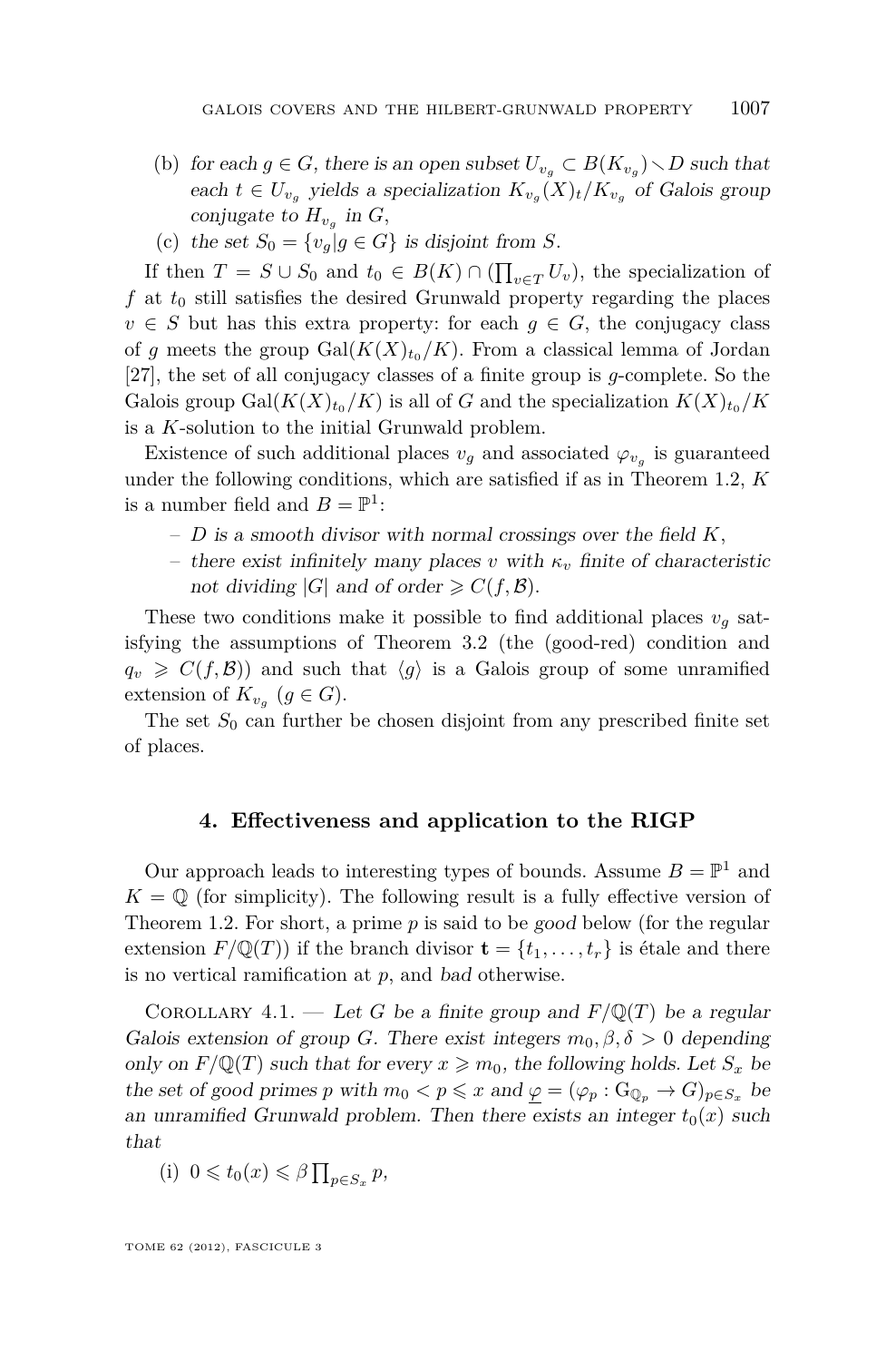- (ii) for each integer  $t \equiv t_0(x)$  modulo  $(\beta \prod_{p \in S_x} p)$ , *t* is not a branch point of  $F/\mathbb{Q}(T)$  and the specialization  $F_t/\mathbb{Q}$  at *t* of the extension  $F/\mathbb{Q}(T)$  is a solution to the Grunwald problem  $\varphi$ ,
- (iii)  $\log |d_{F_{t_0(x)}}| \leq \delta x$ .

ADDENDUM 4.2 (more on the constants). — Denote the number of nontrivial conjugacy classes of  $G$  by  $cc(G)$ , the number of branch points of  $F/\mathbb{Q}(T)$  by *r* and the number of bad primes by br(**t**). One can take  $m_0$ such that the interval  $[4r^2|G|^2, m_0]$  contains at least  $br(\mathbf{t}) + \text{cc}(G)$  distinct primes, and  $\beta$  to be the product of cc(*G*) good primes in  $[4r^2|G|^2, m_0]$ . The constants  $m_0$  and  $\beta$  only depend on  $|G|$ ,  $r$  and  $\text{br}(\mathbf{t})$ . The constant  $\delta$  can also be made explicit but is more involved.

In particular, for  $x = m_0$  for which  $S_x = \emptyset$ , assertion (ii) concludes that  $Gal(F_{t_0(x)}/\mathbb{Q}) \simeq G$ . So  $t_0(m_0)$  is a specialization for which the conclusion of Hilbert's irreducibility theorem holds and it is bounded only in terms of |*G*|, *r* and br(**t**). Note also that this special situation corresponds to some result originally proved in [\[16\]](#page-24-0) and [\[18\]](#page-24-0): any Hilbert subset associated with a *K*-G-cover  $f: X \to \mathbb{P}^1$  contains an arithmetic progression  $(am+b)_{m\in\mathbb{Z}}$ .

Proof. — The proof consists in making effective the arguments used to prove Theorem [1.2.](#page-2-0) Condition  $p \geqslant 4r^2|G|^2$  assures that  $p/|G|$  and  $p \geqslant$  $c(|G|, r)$ ; recall that in our specific situation the latter amounts to  $p + 1 2g\sqrt{p} > |G|r$  (addendum [2.5\)](#page-15-0) and so our claim easily follows from the Riemann-Hurwitz formula.

Fix a subset  $S_0 \subset [4r^2|G|^2, m_0]$  of  $cc(G)$  good primes and associate in a one-one way a non trivial conjugacy class  $C_p$  to each prime  $p \in S_0$ . For each  $p \in S_0$ , pick an element  $g_p \in C_p$  and construct an unramified epimorphism  $\varphi_p : G_{\mathbb{Q}_p} \to \langle g_p \rangle$  (in other words an unramified Galois extension  $E_p/\mathbb{Q}_p$ with group  $\langle g_p \rangle$ ). Consider the Grunwald problem  $\varphi = (\varphi_p)_{p \in S_x \cup S_0}$ . As all primes  $p \in S_x \cup S_0$  are  $\geq 4r^2|G|^2$ , proposition [2.2](#page-11-0) applies to show that one can find a coset  $U_p$  of some integer  $t_p(x)$  modulo  $p\mathbb{Z}_p$  such that for all  $t \in U_p$ ,  $t$  is not a branch point of  $F/\mathbb{Q}(T)$  and the specialization  $(F\mathbb{Q}_p)_t/\mathbb{Q}_p$  corresponds to the epimorphism  $\varphi_p : G_{\mathbb{Q}_p} \to \langle g_p \rangle$  ( $p \in S_x \cup S_0$ ). Use next the chinese remainder theorem to find an integer  $t_0(x) \in \mathbb{Z}$  such that  $t_0(x) \equiv t_p(x)$  modulo *p* for all  $p \in S_x \cup S_0$ ; such an integer can be chosen satisfying condition (i). Condition (ii) follows from already explained globalization arguments; the primes in the subset  $S_0 \subset [4r^2|G|^2, m_0]$  and the associated morphisms  $\varphi_p$  are used to guarantee that  $Gal(F_t/\mathbb{Q})$  meets each conjugacy class of *G* and so equals *G* (as explained in § [3.4\)](#page-18-0).

To prove (iii) let  $\Delta(T) \in \mathbb{Z}[T]$  be the discriminant of the irreducible polynomial of some primitive element of  $F/\mathbb{Q}(T)$ , integral over  $\mathbb{Z}[T]$ . We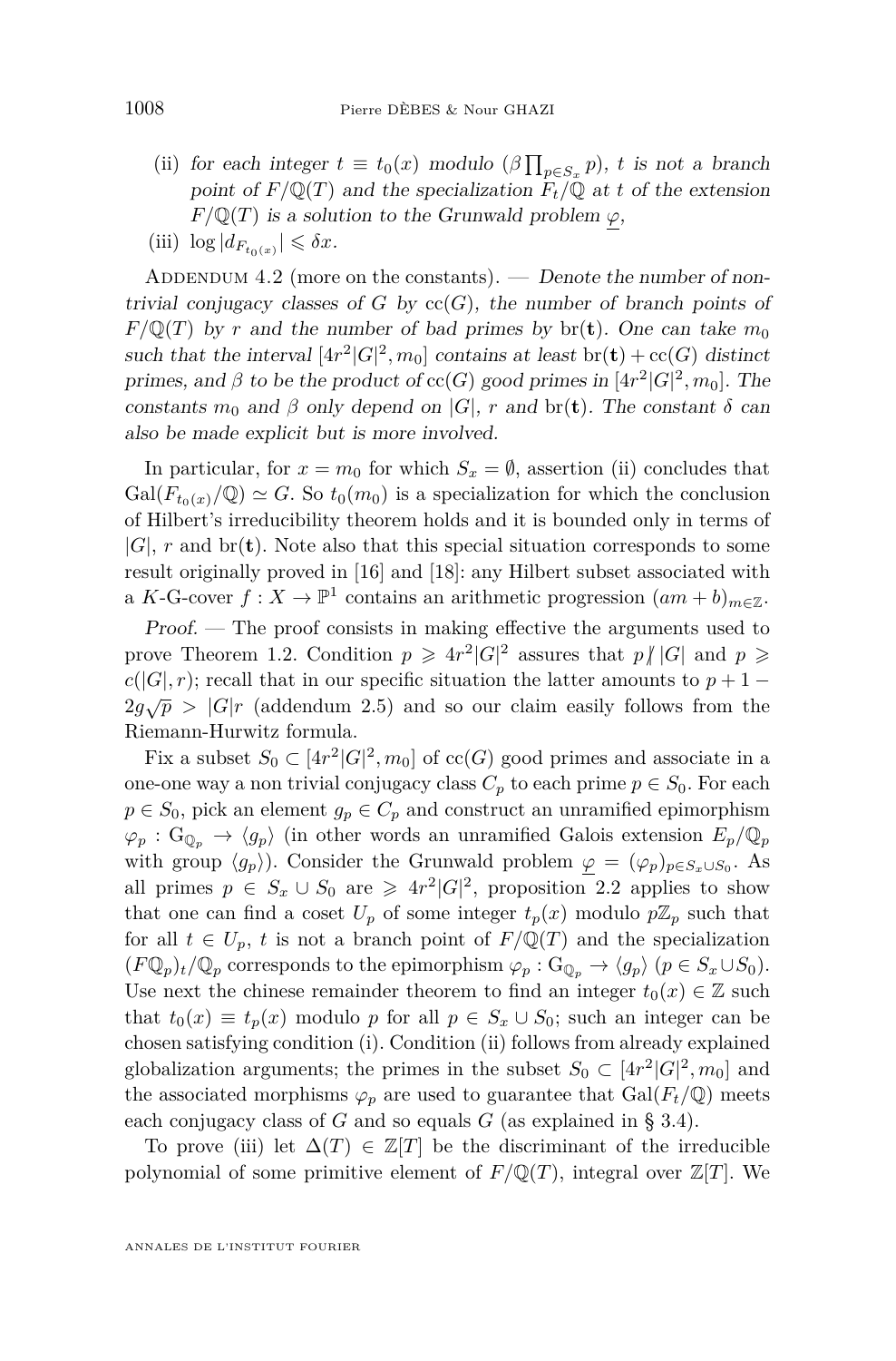<span id="page-21-0"></span>have  $|d_{F_{t_0}}| \leqslant |\Delta(t_0)| \leqslant c_1|t_0|^{c_2}$  with  $c_1, c_2$  depending on  $f$ . Using that  $log(\prod_{p \in S_x \cup S_0} p) \sim x$  as  $x \to \infty$ , we obtain  $log |d_{F_{t_0}}| \leq \delta x$  for some constant  $\delta > 0$  depending on *f*.

Finally we explain how corollary [1.6](#page-5-0) follows from corollary [4.1.](#page-19-0)

Proof of corollary [1.6.](#page-5-0) — Fix two functions  $\ell(x)$  and  $m(x)$  tending to  $\infty$  with *x* and a group *G* satisfying condition (\*) of corollary [1.6.](#page-5-0) Assume there exists a G-cover  $f: X \to \mathbb{P}^1$  of group *G*, defined over Q. Apply corol-lary [4.1](#page-19-0) with for each prime  $p \in S_x$ ,  $\varphi_p : G_{\mathbb{Q}_p} \to G$  taken to be the trivial homomorphism. Conclude that for every  $x \geq m_0$ , there exist specializations  $F_{t_0(x)}/\mathbb{Q}$  of  $F/\mathbb{Q}(T)$  at some  $t_0(x) \in \mathbb{Q}$  that are unramified and totally split at every prime  $p \in S_x$ . Thus, with the notation of corollary [1.6,](#page-5-0) we have  $\pi_{\text{nts}}^{F_{t_0(x)}}(x) \leq \pi(m_0) + \text{br}(\mathbf{t})$  (with  $\pi(m_0)$ ) the number of primes  $\leqslant m_0$ ). This contradicts assumption (\*) from corollary [1.6](#page-5-0) for all suitably large *x* as from corollary [4.1](#page-19-0) (iii) we also have  $\log |d_{F_{t_0(x)}}| \leq \delta x$ .

#### **5. Proof of Theorem [1.3](#page-3-0)**

As in Theorem [1.3,](#page-3-0) fix a finite group *G* and assume that the base space of the covers is  $B = \mathbb{P}^1$ , that *K* is a number field and that for each  $v \in S$ , we have  $p_v \nmid 6|G|$  and  $q_v \geq c(G)$ . The constant  $c(G)$  is defined in § [5.6.](#page-23-0)

#### **5.1. 1st step:** reduce to the situation of a group with a trivial center.

If  $Z(G) \neq \{1\}$ , use [\[20,](#page-24-0) lemma 2] to consider a group extension  $\epsilon : \widetilde{G} \to G$ such that  $Z(\widetilde{G}) = \{1\}$ : one can take  $\widetilde{G} = \Gamma^d \rtimes G$  with  $\Gamma$  any non abelian finite simple group,  $d = |G|$  and where *G* acts on  $\Gamma^d$  by permuting the factors of  $\Gamma^d$  via the regular representation of *G* (in other words,  $\tilde{G}$  is the wreath product of  $\Gamma$  and *G*). Fix  $\Gamma = \text{PSL}_2(\mathbb{F}_3)$ . As 2 and 3 are the only primes dividing  $|PSL_2(\mathbb{F}_3)|$  and no prime  $p_v$  divides  $6|G|$ , no  $p_v$  divides  $|\widetilde{G}|$  $(v \in S)$ . If  $Z(G) = \{1\}$ , just set  $\widetilde{G} = G$ .

#### **5.2. 2nd step:** construct a Hurwitz space of G-covers of group  $\widetilde{G}$ with a component defined over  $\mathbb Q$  .

This can be done thanks to a construction due to Fried. Let  $C_1, \ldots, C_s$ be the list of all non-trivial conjugacy classes of  $\tilde{G}$  and  $\tilde{C}$  be the *r*-tuple of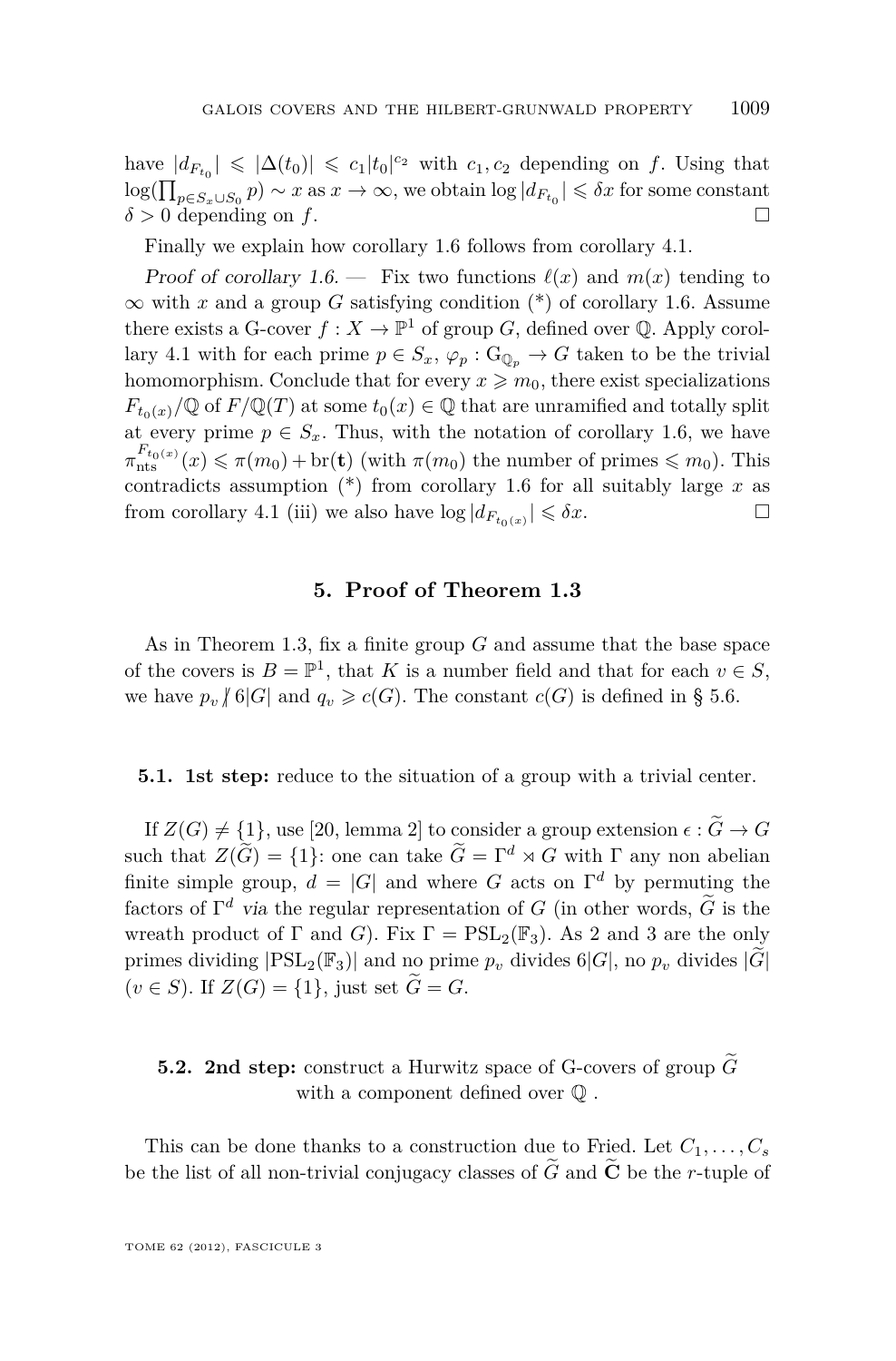<span id="page-22-0"></span>all pairs  $(C_i, C_i^{-1}), i = 1, \ldots, s$ , repeated twice. Denote the Hurwitz moduli space of G-covers of  $\mathbb{P}^1$  of group  $\widetilde{G}$  with *r* branch points and ramification type  $\widetilde{C}$  by  $H_r(\widetilde{G}, \widetilde{C})$ . From [\[19\]](#page-24-0),  $H_r(\widetilde{G}, \widetilde{C})$  has a component HM defined over Q; more precisely, HM is in this case the unique Harbater-Mumford component of  $H_r(\tilde{G}, \tilde{C})$  (see also [\[10\]](#page-24-0)).

#### **5.3. 3rd step:** rational points on the reduction of  $H_r(\widetilde{G}, \widetilde{C})$ .

From [\[40\]](#page-25-0),  $H_r(\widetilde{G}, \widetilde{C})$  can be constructed as a scheme, smooth and of finite type over  $\mathbb{Z}[1/|\tilde{G}|]$  and the branch point assignment induces an étale morphism  $\pi : H_r(\widetilde{G}, \widetilde{C}) \to \mathsf{U}_r$  over  $\mathbb{Z}[1/|\widetilde{G}|]$  onto the branch point configuration space  $\mathsf{U}_r$ . Furthermore, there is a natural compactification  $\overline{\pi} : \mathsf{H}_r(\widetilde{G}, \widetilde{\mathbf{C}}) \to$  $\overline{U_r}$  with  $H_r(\widetilde{G}, \widetilde{C})$  normal and proper over  $\mathbb{Z}[1/|\widetilde{G}|]$  and  $\overline{\pi}$  ramified only above the discriminant locus  $\Delta_r = \overline{U_r} \setminus U_r$ . As  $p_v$  does not divide  $|\widetilde{G}|$ , the component HM has good reduction at each place  $v \in S$ ; in particular the special fiber  $HM_{v,0}$  of  $HM_v = HM \otimes_{\mathbb{Z}[1/|\widetilde{G}|]} R_v$  is geometrically irreducible.<br>As the residue fields  $\kappa_v$  are finite then, from the Lang-Weil inequality.

As the residue fields  $\kappa_v$  are finite then, from the Lang-Weil inequality, if  $q_v$  is suitably large (depending on r and  $|\tilde{G}|$  and so eventually only on *G*), there exist  $\kappa_v$ -rational points on  $HM_{v,0}$  that do not lie over the discriminant locus. These  $\kappa_v$ -rational points correspond to G-covers of group  $\tilde{G}$ , of ramification type  $\tilde{C}$  and with field of moduli  $\kappa_v$ . But these G-covers are in fact defined over  $\kappa_v$ : the field of moduli is a field of definition [\[8,](#page-23-0) corollary 3.3].

#### **5.4. 4th step:** lift the  $\kappa_v$ -G-covers.

For each  $v \in S$ , use Hensel's lemma and the smoothness of the stack corresponding to the moduli space  $H_r(\tilde{G}, \tilde{C})$  to lift the  $\kappa_v$ -G-covers from 3rd step to  $K_v$ -G-covers corresponding to  $K_v$ -points on the component HM (due to  $Z(G) = \{1\}$ , the stack and the moduli space coincide, but this is not needed here). Denote by  $U_v$  the *v*-adic open subset of  $HM(K_v)$  corresponding to  $K_v$ -G-covers with an étale branch divisor at *v*; by construction our lifted G-covers are in  $U_v$  ( $v \in S$ ).

#### **5.5. 5th step:** approximation part.

Use the local-global property of  $K^{\text{tot}S}$  [\[31\]](#page-24-0) [\[32\]](#page-24-0) to find  $K^{\text{tot}S}$ -points on HM that lie in  $U_v$  for each  $v \in S$ . From [\[9,](#page-23-0) corollary 1.4], such a point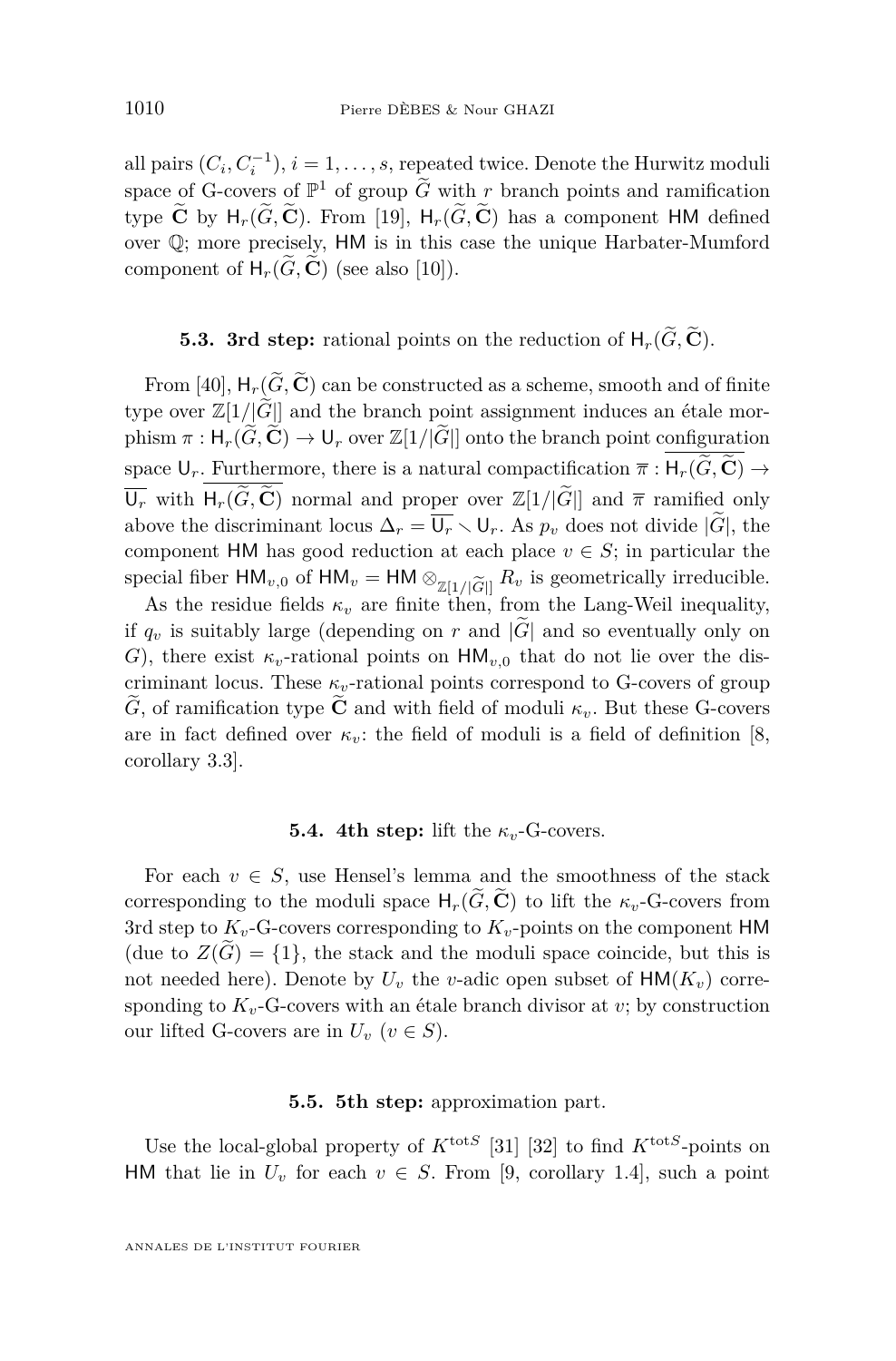<span id="page-23-0"></span>corresponds to some G-cover  $\tilde{f}: \tilde{X} \to \mathbb{P}^1$  that is defined over  $K^{\text{tot}S}$ . By construction this G-cover  $\tilde{f}$  is defined over some Galois extension  $L/K$ totally split in  $K_v$  ( $v \in S$ ) and its branch divisor is étale at each place  $v \in S$ . Furthermore, as  $Z(\widetilde{G}) = \{1\}$  and  $p_v / |G|$ , from [2, proposition 2.3], there is no vertical ramification at each  $v \in S$ . Combined with lemma [2.6,](#page-15-0) this shows that the full condition (good-red) from Theorem [1.3](#page-3-0) holds.

#### **5.6. 6th step:** the Hilbert-Grunwald property.

Fix the constant  $c(G)$  in such a way the Lang-Weil inequality can be applied in § [5.3](#page-22-0) and  $c(G)$  is bigger than the constant  $c(|\tilde{G}|, r)$  (defined in § [3.1\)](#page-16-0). By construction, the extension  $\epsilon : \tilde{G} \to G$  splits; let  $s : G \to \tilde{G}$ be a section. If  $\varphi = (\varphi_v : G_{K_v} \to G)_{v \in S}$  is a given unramified Grunwald problem of group *G*, consider the unramified Grunwald problem  $s\varphi = (s\varphi_v :$  $G_{K_v} \to \widetilde{G}_{v \in S}$  of group  $\widetilde{G}$ . Conclude from Theorem [1.2](#page-2-0) that  $\widetilde{f}$  satisfies the Hilbert-Grunwald conclusion (HGr-spec) for the triple  $(\widetilde{G}, S, s\varphi)$ . Consider the G-cover  $f: X \to \mathbb{P}^1$  obtained from  $\widetilde{f}$  by modding out by ker( $\epsilon$ ). It is readily checked that the cover *f* is defined over *L* and satisfies conditions (good-red) and (HGr-spec) for  $(G, S, \varphi)$ .

#### BIBLIOGRAPHY

- [1] M. ARTIN, A. GROTHENDIECK & J.-L. VERDIER, SGA 4 Théorie des Topos et Cohomologie Étale des Schémas, LNM, vol. 269, 270, 305, Springer, 1973.
- [2] S. Beckmann, "On extensions of number fields obtained by specializing branched coverings", J. Reine Angew. Math. **419** (1991), p. 27-53.
- [3] P. Dèbes, "Covers of  $P^1$  over the *p*-adics", in Recent developments in the Inverse Galois Problem, Contemporary Math., vol. 186, Cambridge University Press, 1995, p. 217-238.
- [4] ———, "Galois covers with prescribed fibers: the Beckmann-Black problem", Ann. Scuola Norm. Sup. Pisa, Cl. Sci. (4) **28** (1999), p. 273-286.
- [5] ——— , "Some arithmetic properties of algebraic covers", in Aspects of Galois Theory, London Math. Soc. Lecture Note Series, vol. 256, Cambridge University Press, 1999, p. 66-84.
- [6] ——— , "Théorème d'existence de Riemann", in Arithmétique des revêtements algébriques, Séminaires et Congrès, vol. 5, SMF, 2001, p. 27-41.
- [7] ——— , "Arithmétique des revêtements de la droite", Lecture Notes 2009/10, 2009, <http://math.univ-lille1.fr/~pde/ens.html>.
- [8] P. Dèbes & J.-C. DOUAI, "Algebraic covers: field of moduli versus field of definition", Annales Sci. E.N.S. **30** (1997), p. 303-338.
- [9] P. Dèbes, J.-C. Douai & L. Moret-Bailly, "Descent Varieties for Algebraic Covers", J. Reine Angew. Math. **574** (2004), p. 51-78.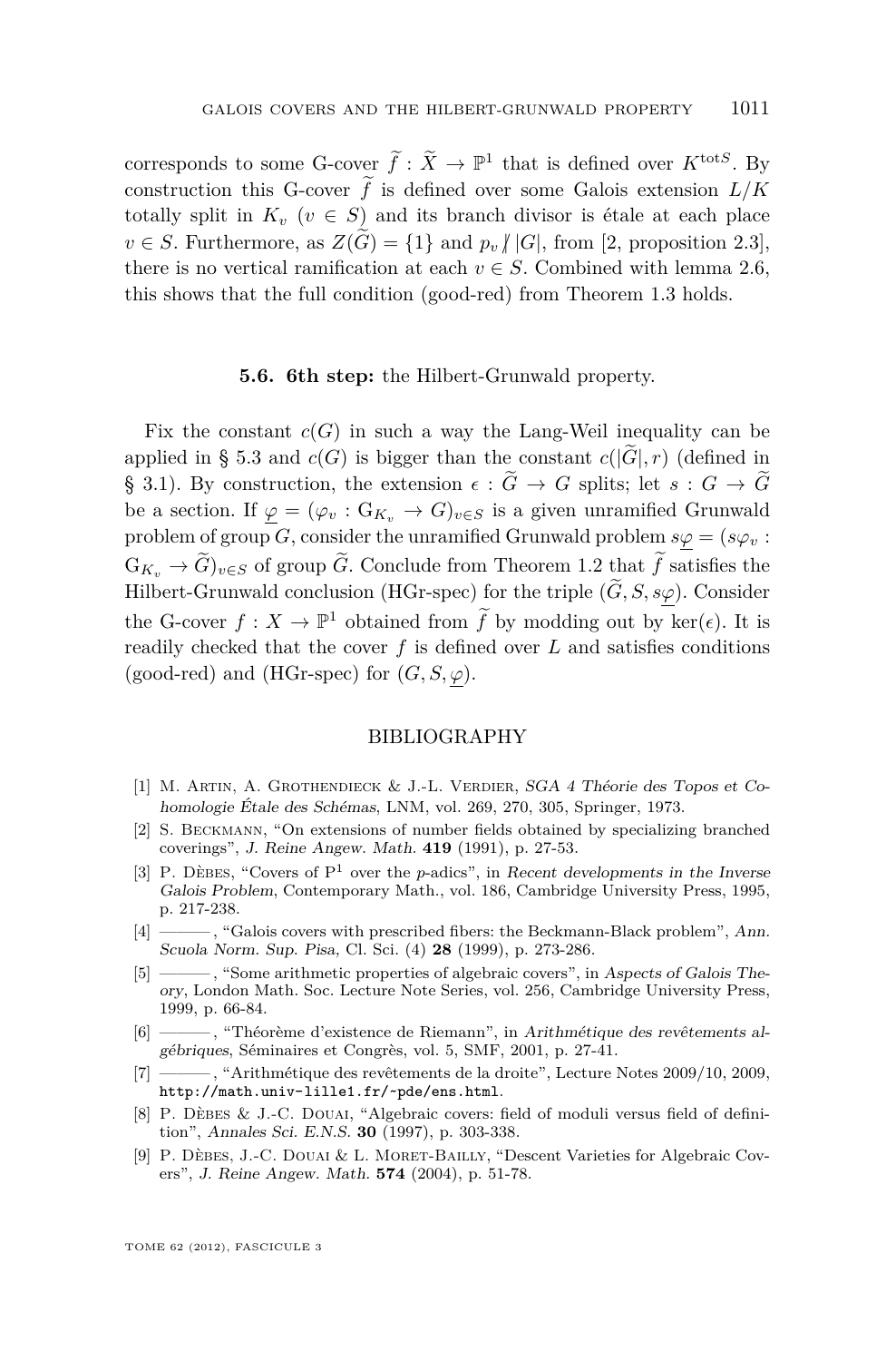- <span id="page-24-0"></span>[10] P. Dèbes & M. Emsalem, "Harbater-Mumford Components and Hurwitz Towers", J. Math. Inst. Jussieu **5** (2006), no. 3, p. 351-371.
- [11] P. Dèbes & N. Ghazi, "Specializations of Galois Covers of the line", in Alexandru Myller Mathematical Seminar, Proceedings of the Centennial Conference, American Institute of Physics, vol. 1329, V. Barbu and O. Carja, Eds, 2011, p. 98-108.
- [12] P. Dèbes & Y. Walkowiak, "Bounds for Hilbert's Irreducibility Theorem", Pure & Applied Math. Quarterly **4/4** (2008), p. 1059-1083.
- [13] P. Deligne, "La conjecture de Weil I", Publ. Math. IHES **43** (1974), p. 273-308.
- [14] ——— , "La conjecture de Weil II", Publ. Math. IHES **52** (1980), p. 137-252.
- [15] B. Deschamps, "Existence de points *p*-adiques pour tout *p* sur un espace de Hurwitz", in Recent developments in the Inverse Galois Problem, Contemporary Math., vol. 186, Cambridge University Press, 1995, p. 239-247.
- [16] M. Eichler, "Zum Hilbertschen Irreduzibilittssatz", Math. Ann. **116** (1939), p. 742-748.
- [17] T. Ekedahl, "An effective version of Hilbert's irreducibility theorem", in Séminaire de Théorie des Nombres, Paris 1988/1989, Progress in Mathematics, vol. 91, Birkhäuser, 1990, p. 241-248.
- [18] M. D. Fried, "On Hilbert's irreducibility theorem", J. Number Theory **6** (1974), p. 211-231.
- [19] ——— , "Introduction to modular towers: generalizing dihedral group–modular curve connections", in Recent developments in the inverse Galois problem, Contemp. Math., vol. 186, Amer. Math. Soc., Providence, RI, 1995, p. 111-171.
- [20] M. D. FRIED & H. VÖLKLEIN, "The inverse Galois problem and rational points on moduli spaces", Math. Ann. **290** (1991), no. 4, p. 771-800.
- [21] W. FULTON, "Hurwitz schemes and irreducibility of moduli of algebraic curves", Ann. of Math. (2) **90** (1969), p. 542-575.
- [22] A. Grothendieck, "Éléments de géométrie algébrique. IV. Étude locale des schémas et des morphismes de schémas IV", Inst. Hautes Études Sci. Publ. Math. (1967), no. 32, p. 361.
- [23] A. Grothendieck, Revêtements étales et groupe fondamental, LNM, vol. 224, Springer,  $1971$ ,  $x+218$  pages.
- [24] ——— , SGA 5 Cohomologie  $\ell$ -adique et Fonctions L, LNM, vol. 589, Springer-Verlag, 1973.
- [25] A. Grothendieck & J. P. Murre, The Tame Fundamental Group of a Formal Neighbourhood of a Divisor with Normal Crossings on a Scheme, LNM, vol. 208, Springer, 1971.
- [26] D. HARBATER, "Galois coverings of the arithmetic line", Lecture Notes in Math. **1240** (1987), p. 165-195.
- [27] C. Jordan, "Recherches sur les substitutions", J. Liouville **17** (1872), p. 351-367.
- [28] J. C. Lagarias, H. L. Montgomery & A. M. Odlyzko, "A Bound for the Least Prime Ideal in the Chebotarev Density Theorem", Invent. Math. **54** (1979), p. 271- 296.
- [29] J. C. Lagarias & A. M. Odlyzko, "Effective versions of the Chebotarev Density Theorem", in Algebraic Number Fields (A. Fröhlich edit., Academic Press, New-York, 1977, p. 409-464.
- [30] J. S. Milne, Etale Cohomology, Princeton Mathematical Series, vol. 33, Princeton University Press, 1980.
- [31] L. Moret-Bailly, "Groupes de Picard et problèmes de Skolem II", Annales Sci. E.N.S. **22** (1989), p. 181-194.
- [32] ——— , "Problèmes de Skolem sur les champs algébriques", Comp. Math. **125** (2001), p. 1-30.